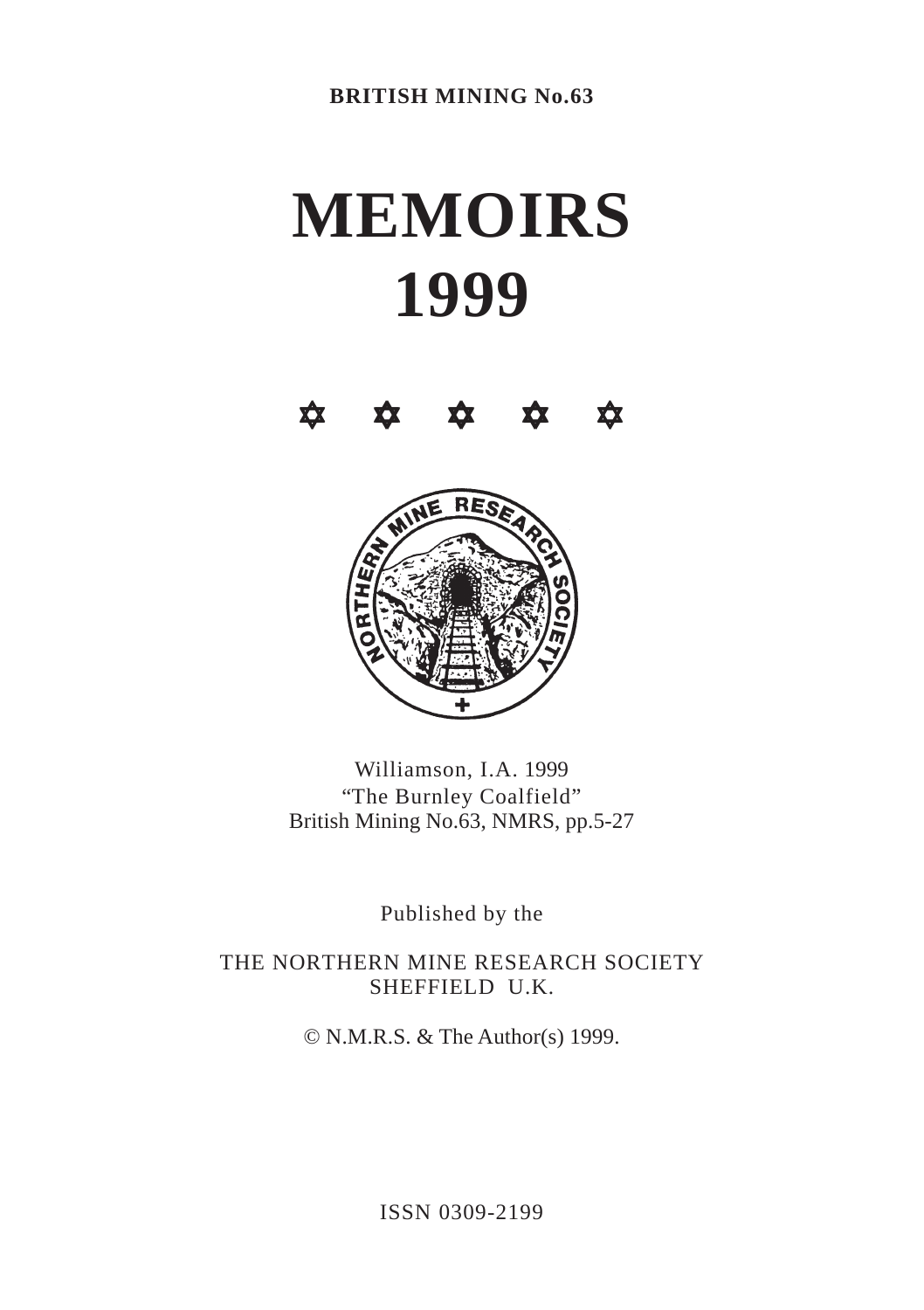#### **THE BURNLEY COALFIELD**:

Some geological influences upon the former mining exploitation and present-day development

#### by Iain A. Williamson

Coal mining at Burnley, northeast Lancashire, was first recorded in the late-13th century and, apart from occasional small ventures of insignificant effect, can be regarded as having ceased with the closure of Hapton Valley Colliery in 1982. Nineteen seams, all confined to the Lower Coal Measures (Langsettian Stage: Westphalian A), were at various times exploited although annual production seldom exceeded one million tons. Mining constraints were largely sedimentological although adverse effects of structural and hydrological origins were also experienced. Even the relatively high ranks of the principal coal seams, although financially advantageous, were at the same time disadvantageous in that such coals were often characterised by high gas emission rates and dusty conditions. The seams were relatively thin with mined-coal thicknesses usually less than 1.5 metres. Other deleterious effects resulted from the shallow depths of the highest coals beneath the Burnley town centre and the thick unconsolidated alluvial deposits of the Calder floodplain. Geological problems were also encountered during the working of a lead vein in the early 17th century and even the smelting process caused an early complaint of smoke pollution.

Former shallow mine workings still present a subsidence risk necessitating often lengthy site investigations and subsequent ground treatment prior to any modern urban renewal. Some 640 former mine shafts and drift entrances are at present recorded and in many cases their exact positions can only be found after extensive investigations. Upon the surrounding upland areas a number of self-draining driftmines result in the pollution of the adjacent streams and rivers. A very slight prospect exists in the coalbed methane potential of the coalfield.

#### **INTRODUCTION**

The Burnley Coalfield (Fig. 1) is part of an elongated structural basin with the longer axis trending east-north-east from Blackburn to the Yorkshire border beyond Colne. The northern and southern flanks are formed by the Pendle Monocline and Rossendale Anticline respectively. The Pennine Anticline forms the eastern flank whilst the northerly trending Altham/Huncoat Fault is arbitrarily taken as the western limit, beyond which lies the smaller Accrington Coalfield. Similarly the Deerplay and Hameldon Faults delineate the coalfield from the horizontal strata of Rossendale to the south. The topography mirrors the geological structure (Plate I) in that the central part between Padiham and Colne, as followed by the M65, lies within the valleys of the Lancashire Calder and the lower reaches of Pendle Water, whilst the Rivers Brun and Don flow from the Pennine moorlands to the east.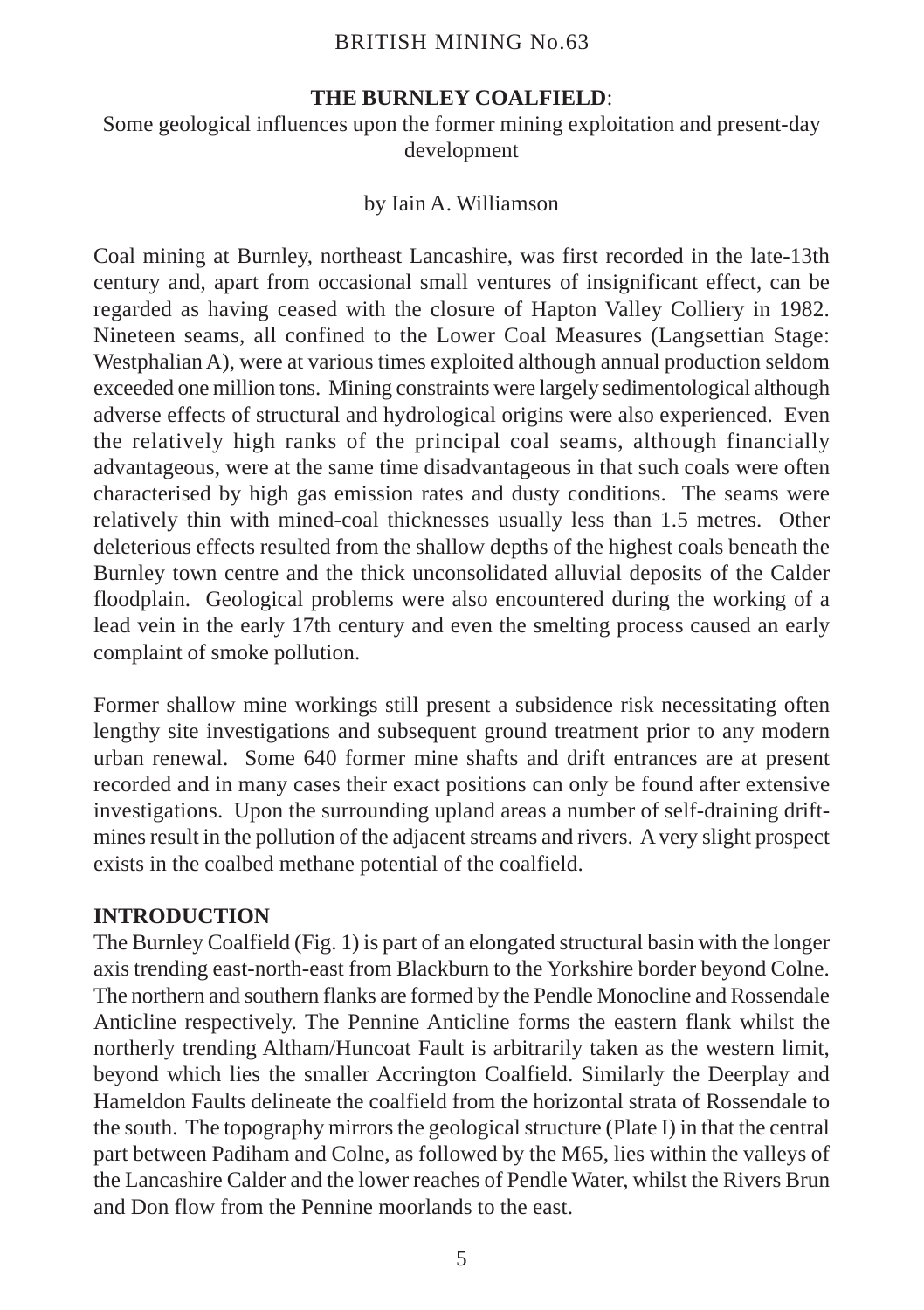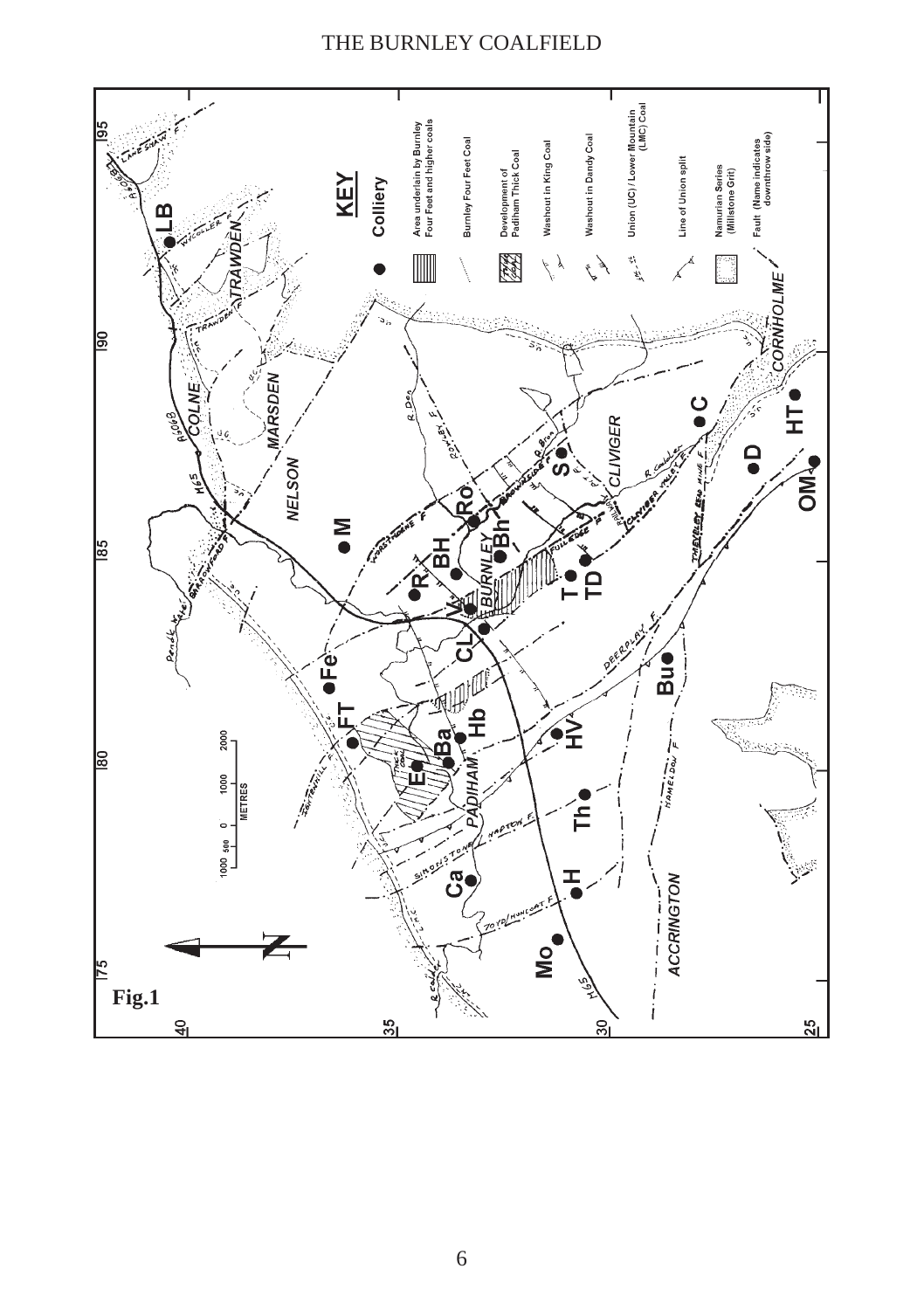| <b>Fig.1.</b> Simplified map of the Burnley Coalfield. Collieries referred to:- |  |                                                                                                                                                                                   |  |     |                                                                                                                         |  |                                                                                         |  |
|---------------------------------------------------------------------------------|--|-----------------------------------------------------------------------------------------------------------------------------------------------------------------------------------|--|-----|-------------------------------------------------------------------------------------------------------------------------|--|-----------------------------------------------------------------------------------------|--|
|                                                                                 |  |                                                                                                                                                                                   |  |     |                                                                                                                         |  |                                                                                         |  |
|                                                                                 |  |                                                                                                                                                                                   |  |     |                                                                                                                         |  |                                                                                         |  |
|                                                                                 |  |                                                                                                                                                                                   |  |     |                                                                                                                         |  |                                                                                         |  |
|                                                                                 |  |                                                                                                                                                                                   |  |     |                                                                                                                         |  | $H - H$ uncoat                                                                          |  |
|                                                                                 |  |                                                                                                                                                                                   |  |     |                                                                                                                         |  | $HV - Hapton Valley$                                                                    |  |
|                                                                                 |  |                                                                                                                                                                                   |  |     |                                                                                                                         |  | $Mo$ – Moorfield                                                                        |  |
|                                                                                 |  |                                                                                                                                                                                   |  |     |                                                                                                                         |  |                                                                                         |  |
|                                                                                 |  |                                                                                                                                                                                   |  |     |                                                                                                                         |  | TD – Towneley Drift                                                                     |  |
|                                                                                 |  |                                                                                                                                                                                   |  |     |                                                                                                                         |  |                                                                                         |  |
|                                                                                 |  | Ba – Bankroft<br>$Bu - Burnt Hills$<br>$CL$ – Clifton<br>$Fe$ – Fence<br>$Hb - Habergham$<br>$LB$ – Laneshaw Bridge<br>$OM - Old Meadows$<br>S – Salterford<br>$Th - Thorneybank$ |  | V — | $D - Deerplay$<br>$FT$ – Fir Trees<br>$HT - Hill Top$<br>M – Marsden<br>$R - Reedley$<br>$T - T$ owneley<br>- Vicarage. |  | BH - Bank Hall Bh - Bee Hole<br>$C - Copy$ $Ca - Calder$<br>$E -$ East<br>$Ro$ – Rowley |  |

Faulting is extensively developed and a series of northwesterly trending faults with downthrows of up to 400 metres (Cliviger Valley Fault) dominate the field. Several easterly trending structures also occur and the displacement of one, the Thieveley Lead Mine Fault, reaches c.275 metres.



*PLATE I. North-easterly view from Rosehill Road across the centre of Burnley to Marsden Heights. The Victorian terraced housing in the foreground reflects the dip slope of the southern flank of the coalfield basin. Beyond, in the town centre, under which the shallowest coals occur, the horizontal roof lines of the Fulledge area behind the Leeds/Liverpool Canal similarly reflect the horizontal strata in the centre of the basin. In the distance the recent housing estates are developed upon the dip slopes of various sandstones occurring upon the northern flank. Formerly there were over 100 mill chimneys visible from this viewpoint; the two remaining chimneys clearly attest to the demise of the former 'King Coal' as a major power source.*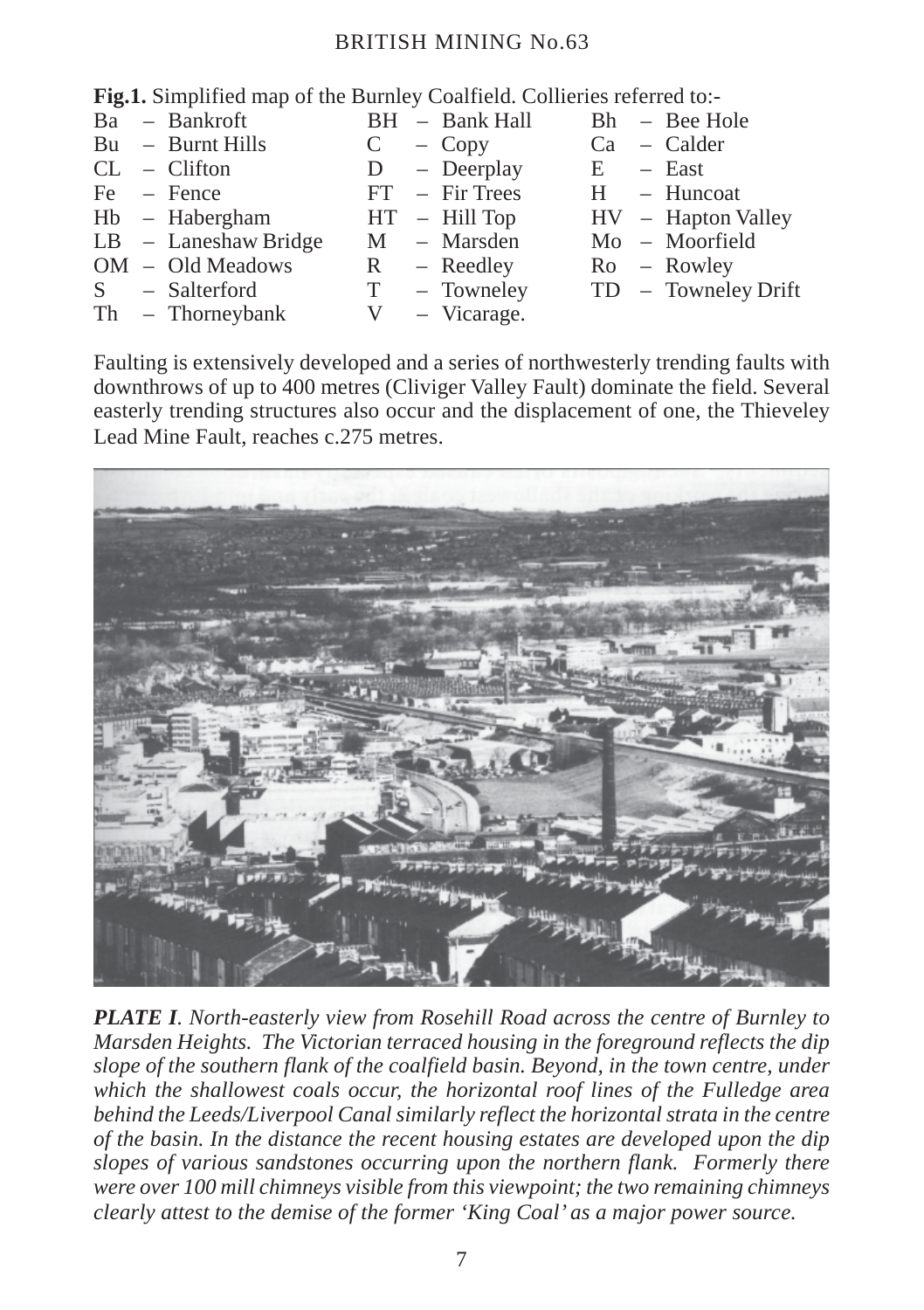Unlike in south Lancashire only the Lower Coal Measures (Langsettian Stage: Westphalian A) remain at Burnley. Accordingly, whereas in the former area the major productive sequences were confined to the upper part of the Lower, and the Middle (Duckmantian Stage: Westphalian B) Coal Measures, the Burnley collieries exploited several towards the base of the Coal Measures which elsewhere, excepting the Arley Coal, were but little worked. Indeed it was simply a case of 'needs must' to survive in that the thinnest coals would not have been worked had other thicker seams been available. Nevertheless several seams, most notably the Lower Mountain, Upper Mountain and Arley Coals were low volatile, high grade metallurgical cokingtypes of exceptional quality and considerable industrial importance beyond the confines of the coalfield. Again the coalfield differs from that of south Lancashire in that it is totally exposed whereas the latter becomes concealed southwards beneath an unconformable cover of Permo-Triassic strata. Consequently, and particularly in the low-lying parts, the seams incrop against the base of unconsolidated glacial or more recent alluvial sediments. Such deposits often caused especially hazardous conditions during the working of the shallowest coals in the early and mid 19th century.

## **THE COAL SEAMS: SEDIMENTOLOGICAL CONSTRAINTS**

Of the 19 coal seams worked (Table 1) the Lower Mountain/Union, Upper Mountain, Arley, Dandy and King Coals were most exploited.<sup>1</sup> This was particularly so during the last 100 years prior to which reserves of the higher and shallowest seams became exhausted in the early part of the Industrial Revolution. Adverse sedimentological conditions were mainly encountered during working the Lower Mountain/Union, Dandy and King Coals.

## **(a) THIN SEAMS**

Most seams seldom exceeded 1.5 metres thickness. Indeed sometimes, as in the Cannel Coal workings at Laneshaw Bridge Colliery (SD926404), the thickness was only 0.5 metre. Accordingly, and excepting for the occasional additional extraction of the underlying fireclay – seatearth for the manufacture of refractory products as at the Upper Mountain and Union horizons of the Towneley Drift (SD850306), thin seam working, with all its attendant physical hardships, was the norm. Regrettably the thin seams were a strong inducement to use child labour until the Act of 1842 prohibited the employment of children below the age of 10 in underground workings. Previously children of both sex were employed as '*drawers*' or '*pushers*' for hauling coal throughout the workings to the pit bottom. Their hardships, for the "*want of sufficient roof height*", were graphically described so that "*every person of feeling will pity those poor children whose position in life has caused them to be subject to* it".<sup>2</sup> Thus for a weekly wage of four shillings (20 pence) a seven year old boy, working eight hour shifts, pushed tubs of coal along one metre high roadways for distances of 135-180 metres in the Shell Coal at Vicarage Colliery (SD873334). Conditions were even worse at Burnt Hills Colliery (SD828286) where roadways in the Lower Mountain Coal were only 0.76 metre high, although in this instance the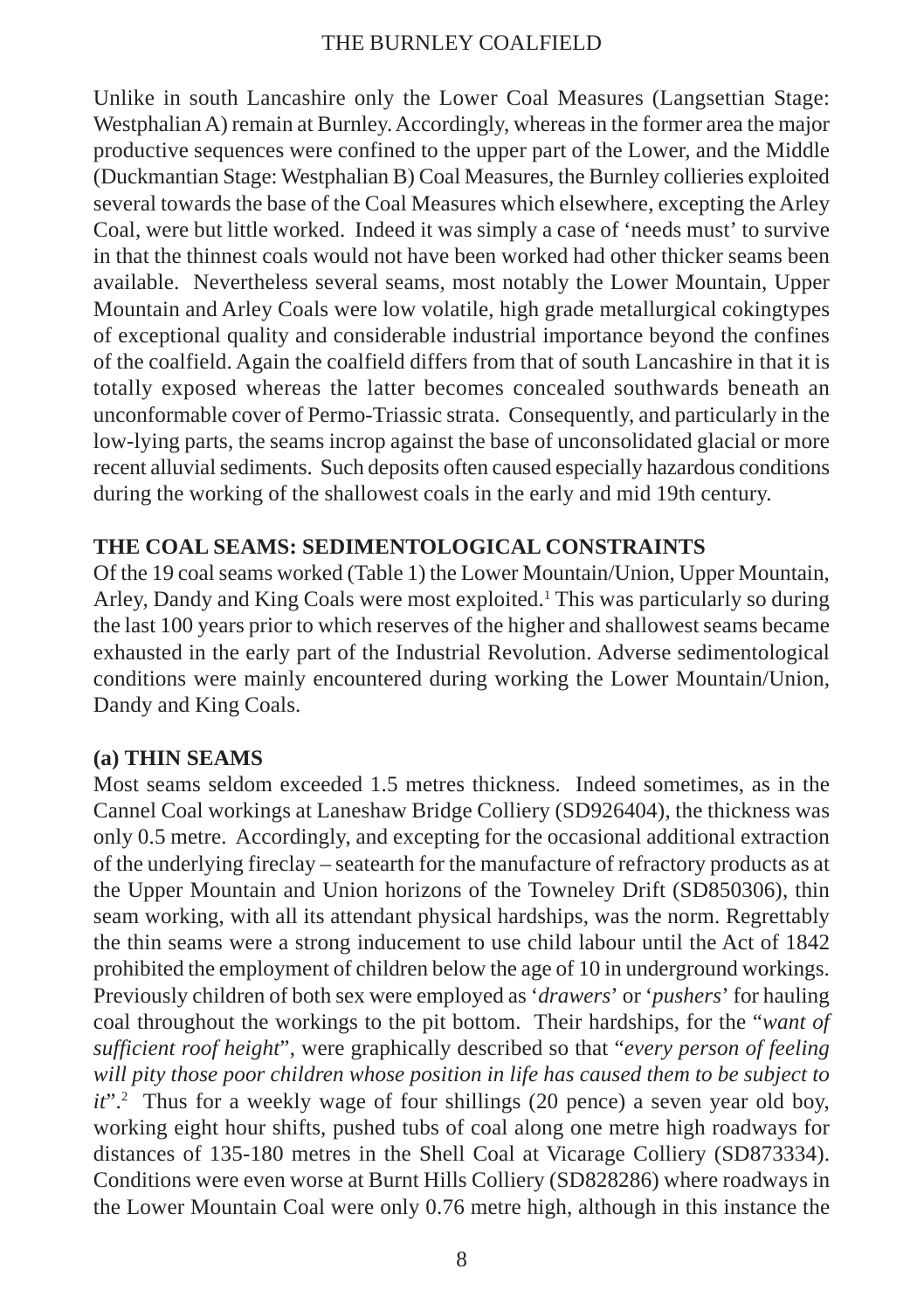**TABLE 1.** Sequence, thickness (as worked) and general interseam intervals of the worked coal seams in the Burnley Coalfield.

| <b>Seam</b><br>Doghole Rider <sup>(1)</sup> | Thickness (m)<br>0.8 | Interval (m)<br>6.0 |  |
|---------------------------------------------|----------------------|---------------------|--|
| Doghole                                     | $1.5 - 1.9$          | 6.0                 |  |
| Kershaw                                     | 1.1                  | 15.0                |  |
| Palace House Top <sup>(1)</sup>             | 1.2                  | 4.0                 |  |
| Shell                                       | $0.8 - 1.1$          | 3.0                 |  |
| <b>Burnley Four Foot</b>                    | 1.2                  | 8.0                 |  |
| Maiden                                      | 0.9                  | 48.0                |  |
| Lower Yard                                  | 0.9                  | 25.0                |  |
| Blindstone                                  | $0.7 - 1.3$          | 13.0                |  |
| Fulledge Thin <sup>(2)</sup>                | $0.8 - 1.0$          | 36.0                |  |
| King <sup>(2)</sup>                         | $1.4 - 2.2$          | 60.0                |  |
| China                                       | 0.6                  | 32.0                |  |
| Dandy                                       | $0.5 - 1.7$          | 45.0                |  |
| Arley                                       | $0.8 - 1.5$          | 160.0               |  |
| Pasture                                     | $0.5 - 1.0$          | 56.0                |  |
| Cannel <sup>(3)</sup>                       | 0.5                  | 7.0                 |  |
| <b>Upper Mountain</b>                       | $0.5 - 1.0$          | 40.0                |  |
| Union <sup>(4)</sup>                        | $0.8 - 1.5$          | 26.0                |  |
| <b>Bassy</b>                                | 0.6                  |                     |  |

1. Opencast working only.

2. At Padiham the Fulledge Thin and King Coals unite to form the Padiham Thick seam (c.3.5m).

3. This well established seam name is confusing. Apart from the occasional occurrence of a thin band of cannel towards the roof the seam usually consists of normal bituminous coal.

4. South west of Burnley the Union Coal splits into the Lower Mountain Coal (0.7 m) and Upper Foot Coal (0.3m).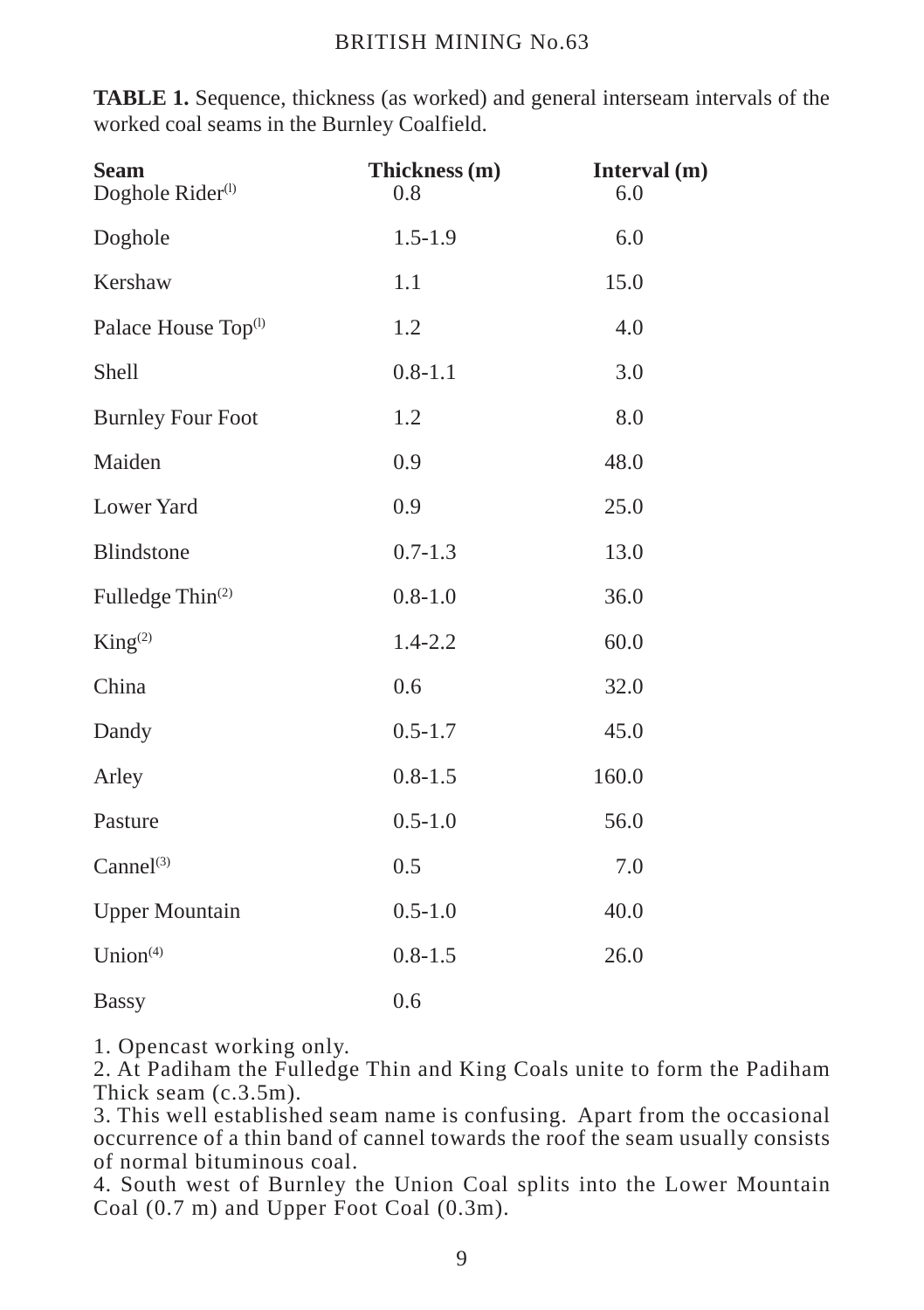youngest drawer was 13 years old. Fortunately at the Marsden Higher Pit (SD855361) the Arley Coal attained 1.2 metres thickness so that there was "*no necessity for young children*" to act "*as drawers*".

Even in the 1950s underground transport was still occasionally restricted by low roof heights so that at the Old Meadows Colliery (SD869239) the coal was hauled along 1.2 metre high roadways up to closure in 1970. The combination of thin seams and low roadway heights adversely affected coal output which is always limited to the capacities of the coal haulage and shaft winding systems. Until the mid century much of the coal was transported underground, and also in some instances for considerable distances on the surface, by an endless chain system hauling small tubs or 'jinney wagons' with individual capacities of only 4.5 to 15 hundredweight (229 - 760kg). The system, almost unique to the coalfield, was particularly suitable to thin seam conditions before the use of conveyor belts. Sadly however it resulted in a disproportionate number of accidents to the haulage 'minders' or 'tenters' who, in such restricted spaces were sometimes dragged into, or crushed by, the passing wagons. In the first decade of this century almost 50% of the underground fatalities could be attributed to such causes.

## **(b) SEAM SPLITS**

Upon the western edge of the coalfield the Union Coal splits into the Upper Foot and Lower Mountain Coals along a line (Fig.1) west of the approximately parallel and clearly related Deerplay Fault (extending northwards as the Padiham Fault, Fig.2).<sup>3</sup> The faults are considered to be reactivated growth structures although the original westerly displacement, as evidenced by the split became reversed during the later major movements.4 Economically the split has a considerable effect since the Lower Mountain is a low ash, low sulphur and prime coking coal whilst the Upper Foot and Union Coals are highly sulphurous and, therefore, unsuitable for the production of metallurgical coke. Their high sulphur content probably originated from the contamination of the original peat mire by the marine incursion evidenced by the *Listeri* Marine Band forming their common roof. Most of the Lower Mountain Coal was worked out prior to the nationalisation of the coal industry in 1947. The remaining reserves were accessed from Thorney Bank Drift Mine (SD792306), driven in 1954 and abandoned in 1967, and also from Calder Colliery (SD772331). Here the coal face was sometimes as low as 0.7 metre although some alleviation of the difficult physical conditions was gained by 'ripping' an additional 0.9 metre of shale above the main haulage roads. The exceptional quality of the coal and the contemporary demand for metallurgical coke was so strong that, although Calder Colliery made a considerable financial loss throughout its final years, output continued until the reserves were totally exhausted in 1958.

Fig. 2. Plan of Lower Mountain Coal workings in Calder Colliery illustrating distribution of rigs and their relationship to seam contours, the Union split and the Padiham Fault.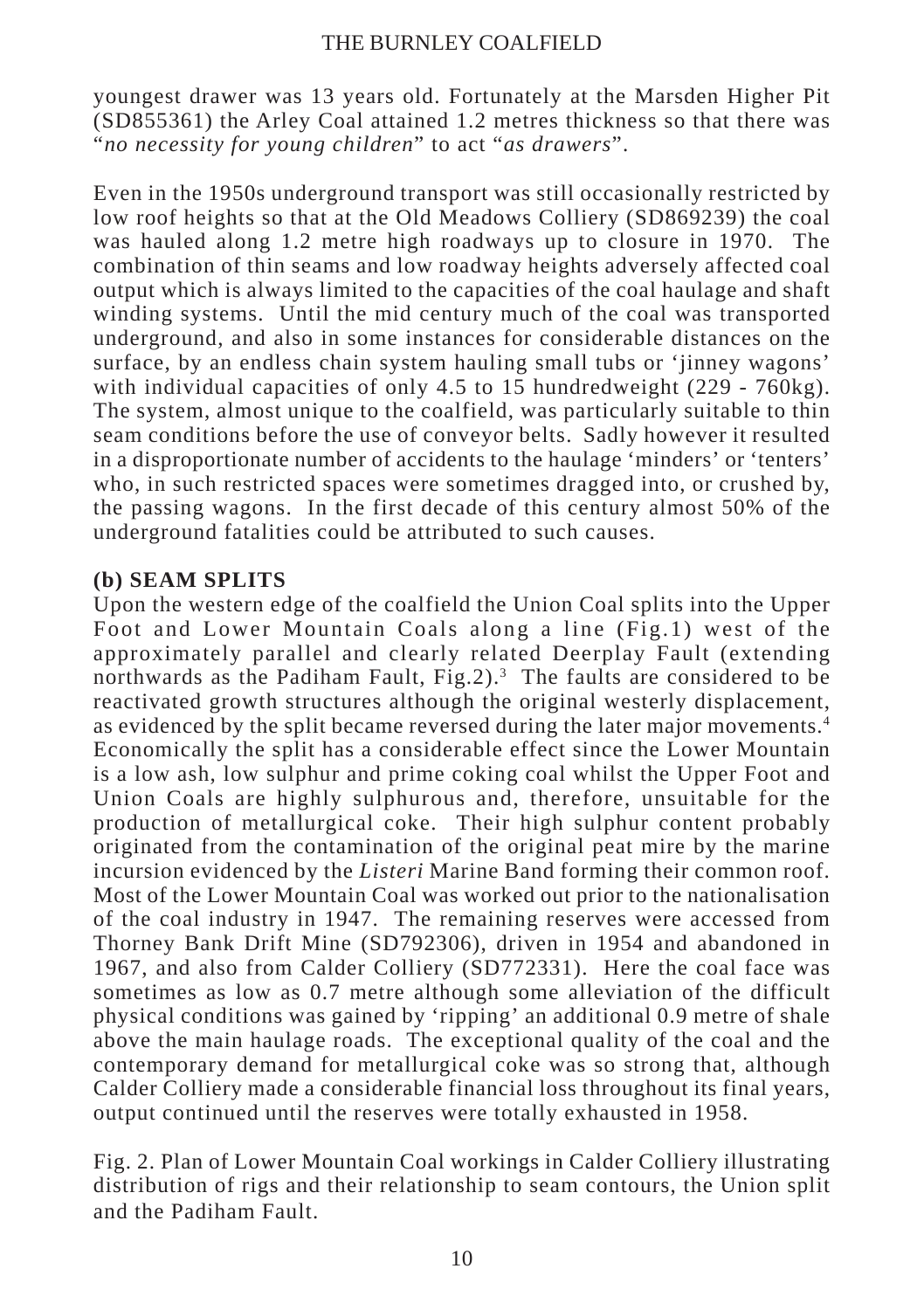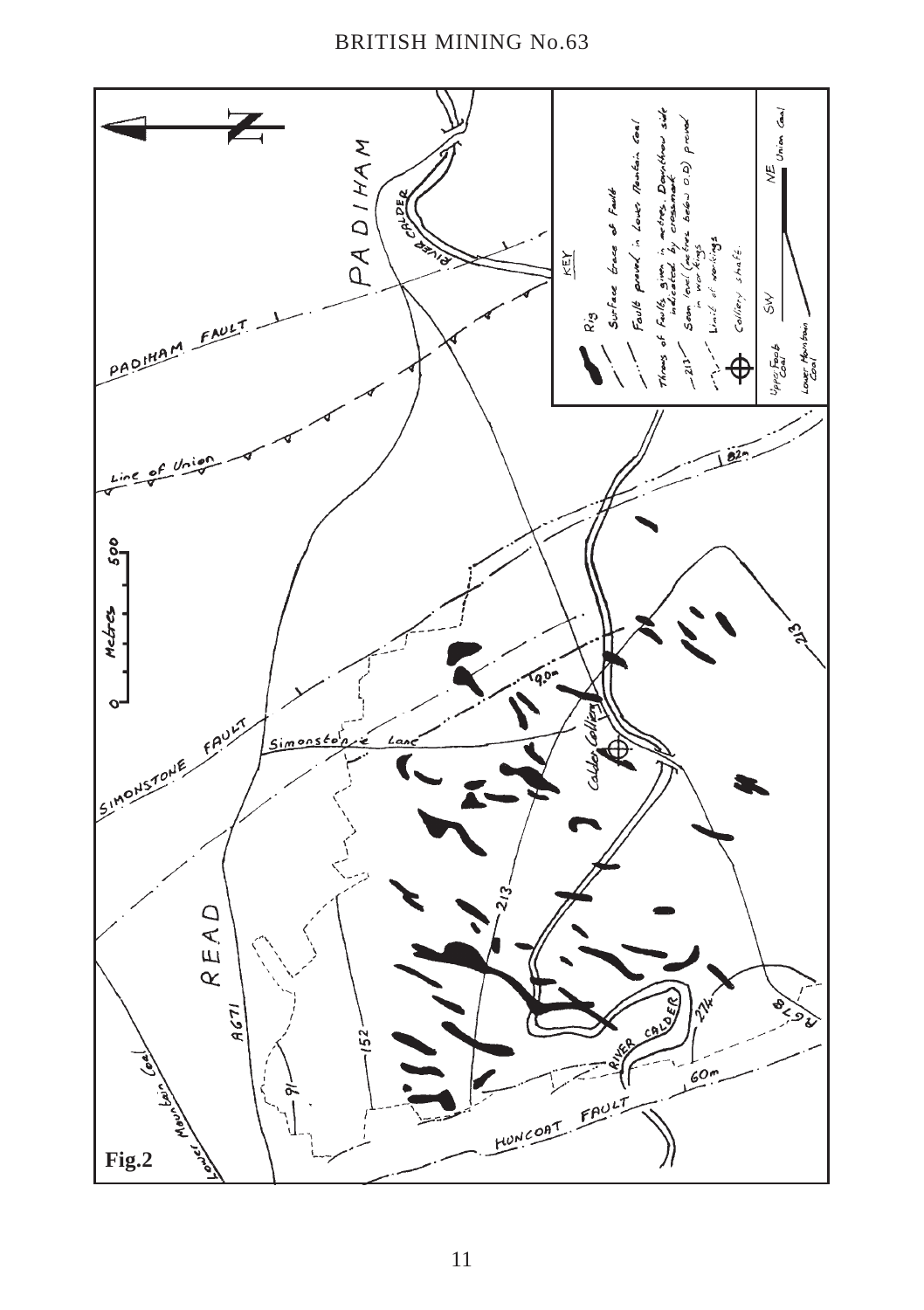The Lower Mountain Coal for some 2000 metres west of the Union split is locally affected by occurrences of 'rigs' composed of masses of cannel coal and/or canneloid shale infilling generally elongate depressions in the seam. In such areas the seam was sometimes too thin, or alternatively difficult to work, since the highly listric natures of the rig/coal contacts resulted in weak roof conditions. The rigs appear to have formed upon the westerly inclined palaeoslope ending the formation of the Lower Mountain Coal. Many, showing a sub-parallel or parallel alignment with the line of split, are attributed to deposition within a series of linear pools caused by downslope creep of the peat mire.<sup>4</sup> Others, however, as encountered at Calder Colliery (Fig.2), exhibit a marked parallelism with the stratal dip which is at least suggestive of the contemporaneous development of the coalfield basin.

In contrast to the above deleterious effects the 'union' of the King and Fulledge Thin Coals to form the Padiham Thick Coal favoured several highly successful mining enterprises north of Padiham (Fig.1). Here the combined seam exceeded 3.5 metres of generally low ash, good quality coal over an area of c.390 ha where the Tim Bobbin Rock (sandstone), usually comprising the bulk of the interval between the two seams, is absent.<sup>5</sup> Since the seam occurs at very shallow depth it formed a most attractive prospect in the mid-19th century. A number of small collieries, with shaft depths of only 28.0 metres to c.50.0 metres, situated upon the edge of the Calder floodplain, were highly profitable ventures for both the mine and mineral royalty owners. Thus, during six months in 1863, the East (SD800344) and Bankroft (SD799338) Pits, together employing only 76 men, mined over 33,000 tons of coal. Their Output per Man Shift (OMS) of c.3.3 tons was over three times that of the British coal industry at nationalisation in 1947. The coal sold for £22,000 (at present day prices the sale would have yielded over £1 million). During the same period the colliers' wages and Royalties paid to the Gawthorpe Estate were respectively £1173 and £2300: a handsome profit indeed. As elsewhere the occurrence of such thick coal at shallow depths became a great temptation to work beyond safe limits. In 1860 the remnant pillars, left to support the roof of previous workings, were being 'robbed' below the Calder floodplain (SD804342). Since over three metres of coal had already been extracted at only 20 metre below the base of 12 metres of "*sand, marl, loam, wet sand and gravel*" it is hardly surprising that the roof collapsed.6 An influx of "*water, sand and gravel*" blocked the workings "*to a considerable distance towards the shafts*" so that "*the workmen escaped in a great hurry*". The last remnants of the Padiham Thick Coal were finally removed by opencast mining in the mid 1950s. Several sites were worked and that west of Whitaker Clough (SD803347) yielded 480,338 tons from the support pillars alone of the original colliery abandoned after an influx in 1818. Although the opencasting of previous workings in such a thick seam were obviously profitable other sites, working thinner seams, and particularly in the immediate post war years, were seldom so successful. At some the few prospecting boreholes which were then drilled failed to reveal the widespread extent, or sometimes even the occurrence, of previous mining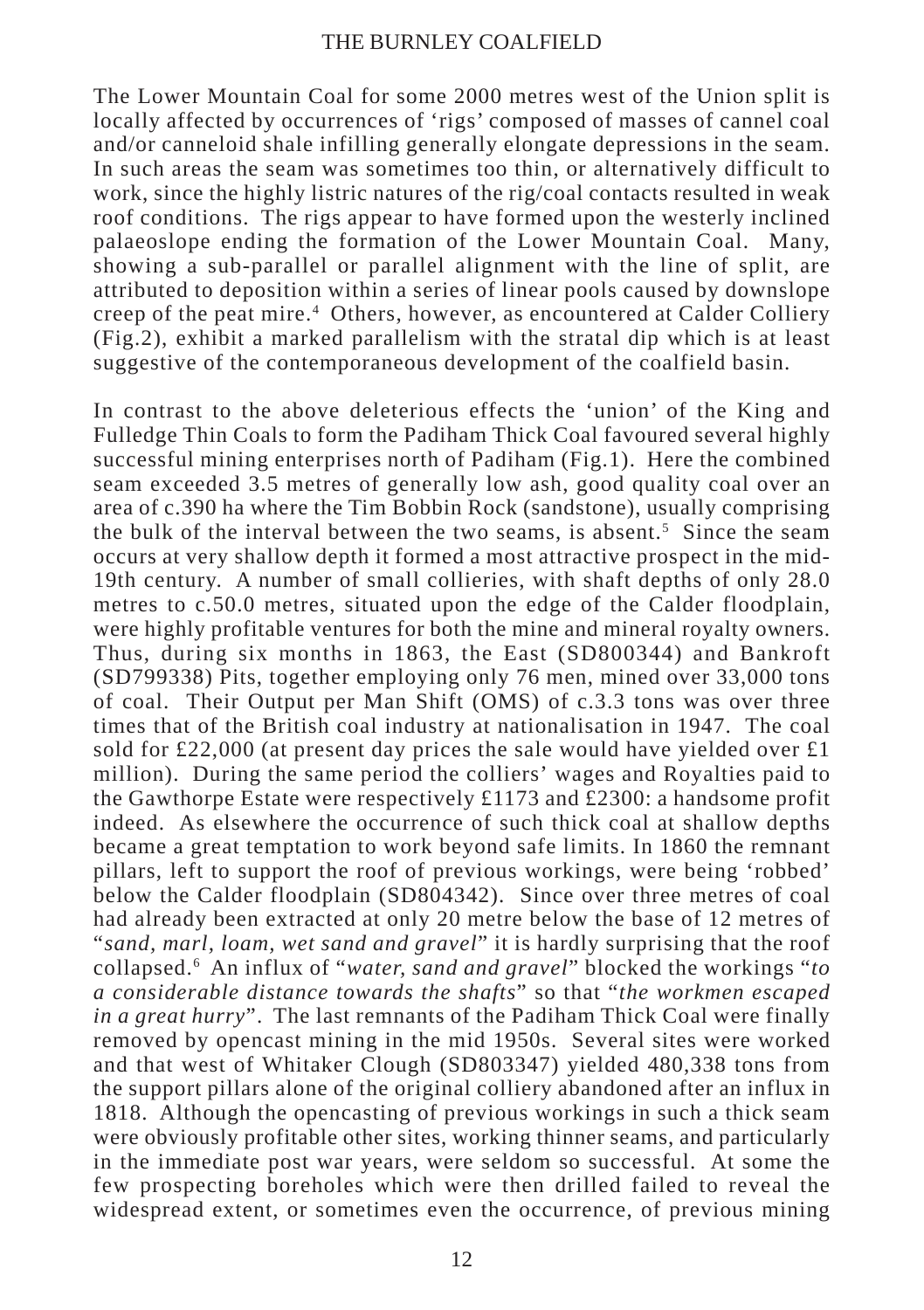activities. The 1949 opencast workings in the thin Blindstone Coal at the Ridge Site (SD856332), with coal/overburden ratios of 1 in 10, cannot have been profitable since over 50% of the anticipated reserves had already been mined in the 16th century.

## **(c) IN-SEAM CONCRETIONS**

The Union Coal is frequently contaminated by spherical or ellipsoidal limestone concretions composed predominantly of fibrous calcite together with some pyrite and bituminous matter.<sup>7</sup> Such coal balls, or 'bobbers', usually about 0.1 to 0.2 metre diameter, although sometimes reaching 1.0 metre diameter, contain a wealth of plant fossils with perfectly preserved anatomical detail. Numerous specimens from the Burnley collieries were used by Marie Stopes in her pioneering palaeobotanical studies.<sup>8</sup> Then, in 1900, in contrast to 60 years earlier, women were seldom tolerated underground so that she had to adopt a male disguise before visiting and collecting from the Union Coal workings at Bank Hall and Hapton Valley. Whilst of considerable palaeontological interest, the concretions, sometimes occurring in large clusters and persisting for some distance along the coal face, resulted in troublesome conditions experienced during machine mining as distinct from 'hand getting'.<sup>9</sup> Indeed in 1971 their occurrences were largely responsible for the closure of Bank Hall (SD846336), Burnley's deepest (No.1 Pit Shaft depth: 482 metres) and then largest colliery with a yearly saleable coal output of over 300,000 tons. Prior to abandonment the workings had extended for over 4.5 km 'inbye' of the access shafts in central Burnley to beyond the Railway Pit Fault at Cliviger. Over such underground distances the ventilation, of what were always potentially hazardous, 'gassy' workings, was becoming difficult. After eight methane ignitions at the coal face, caused by incendive sparking as the cutter picks struck the pyritic coal balls, the colliery, employing 800 men, was closed. Over eight million tons of Union Coal reserves in the triangular area between the Worstborne, Railway Pit and Cliviger Valley Faults were thereby abandoned. Although the acute ventilation problems could have been eased and a much reduced, and therefore more profitable, coal haul could have been effected, and had been considered, by the driving of an inclined access tunnel from the surface at Cliviger the coal quality was such that the venture could not be justified. Already the highly sulphurous nature of the Union Coal was becoming an environmental embarrassment.

## **(d) ROOF CONCRETIONS**

The shale roof, formed by the *Listeri* Marine Band, of the Union Coal contains large ovoid bituminous limestone concretions or 'bullions' hence the synonym – Bullion Coal. The bullions are considerably larger than the coal balls and sometimes exceed 1.5 metres diameter and can weigh several tons. Although containing plant fossils, again perfectly preserved, the bullions are especially characterized by a well preserved, often solid and usually pyritized marine fauna composed of goniatites (mainly *Gastrioceras listeri*), marine lamellibranchs (eg. *Dunbarella papyracea*, *Posidonia gibsoni*) and rarer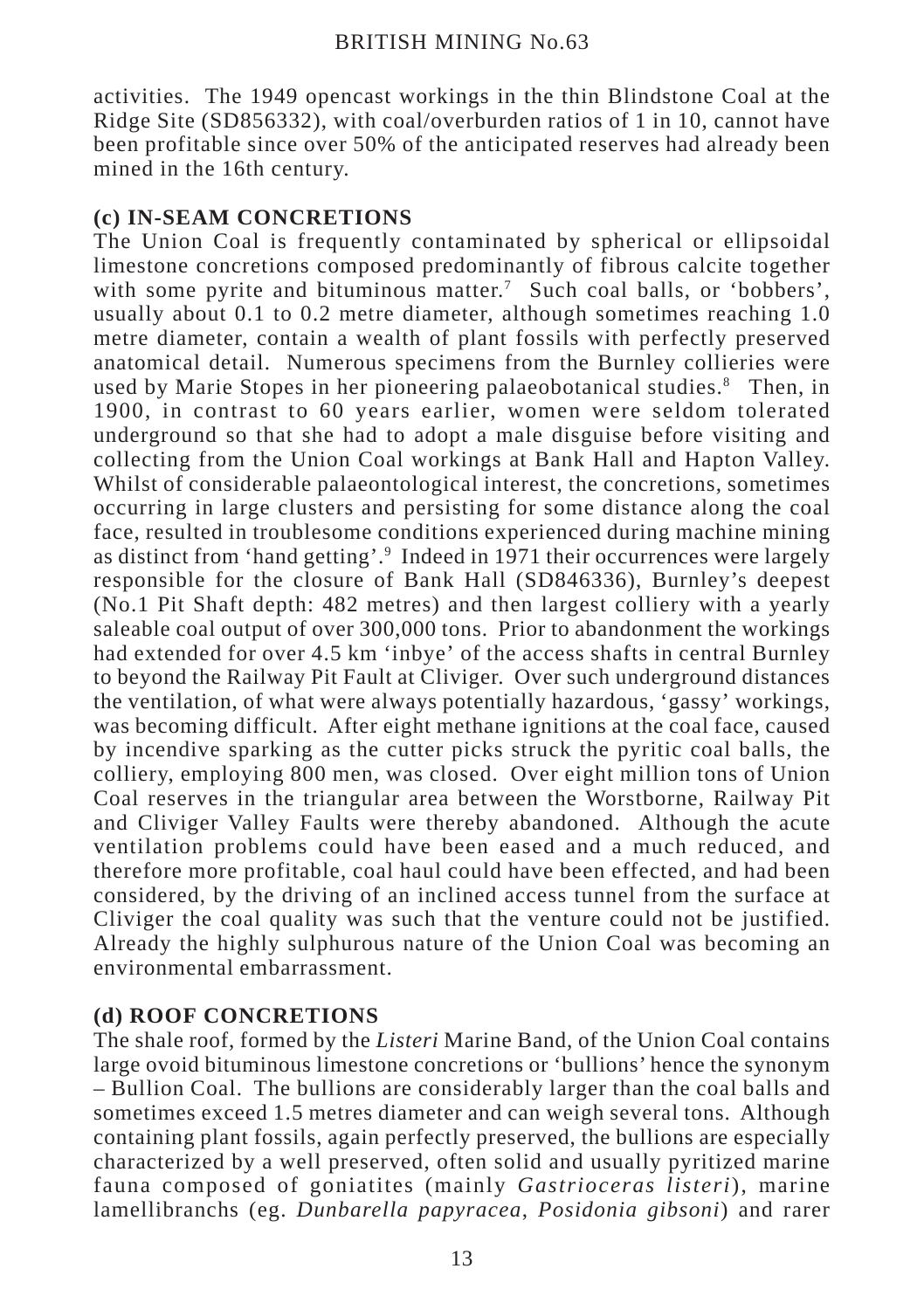nautiloids. Especially large specimens of *G. listeri* were often collected by the colliers and many old Burnley mining families still possess fine 'door stoppers' formed by a pyritized goniatite up to 0.1 metre diameter. Above the coal face the existence of a bullion was sometimes revealed by a slight iron-stained blister in the roof. In such cases they could be safely supported by a prop or, alternatively, dislodged. Unfortunately they were not always so obvious when their sudden collapse caused several fatalities and numerous lesser accidents.

Since both bullions and coal balls are confined to the Union, or the Upper Foot horizons their origins would appear to be at least partly related to the marine incursion associated with the *Listeri* Marine Band. However, although a marine origin for some of the carbonate material is accepted, recent studies would also suggest partial derivation from meteoric sources.<sup>10</sup>

## **(e) WASHOUTS AND PARTINGS**

The Dandy Coal was extensively worked despite being prone to the development of dirt partings within the upper part of the seam. Often the top coal was unworked and left in the roof. Even then the pithead product had a high ash content (averaging 11.5% at the Salterford No.2 Colliery: SD874310) and encountered consumer resistance. The horizon was only worked in the various collieries after exhaustion of the underlying renowned Arley Coal. Significantly at Bank Hall, Reedley and Habergham Collieries the seam was renamed as the Upper Arley (a similar attempt to market another relatively inferior coal, the Blindstone, was also made during the late stages of Habergham Colliery in 1939 when the coal was sold, understandably with little success, as the Arley Yard!). The Dandy Coal is rendered totally uneconomic by the occurrence of thicker partings along a 300 metres to 500 metres wide zone (Fig.1) between Towneley, Rowley and Salterford Collieries. Towards the centre of the zone the seam becomes totally washed out by the descent of a sandstone which usually occurs a few metres above the shale roof. At current prices the potential revenue loss of even such inferior coal would amount to some £50 million.

As distinct from the above washout developed as an erosional feature almost contemporaneous with the original peat mire, a more recent 'glacial washout' was encountered in the Dandy Coal at Copy Colliery (SD885275) in 1963. Here a narrow heading was being driven to access the remaining coal reserves. Suddenly the shale roof passed into a wet mass of sandy clay and gravel which partly washed out the underlying coal.<sup>11</sup> Progress was immediately stopped to enable a series of investigatory boreholes to be drilled. The heading was shown to have just penetrated the base of a pre-glacial (Devensian) valley which had been subsequently infilled by glacial deposits. Since the cost of protective works, to prevent a possible influx of the unconsolidated deposits into the workings, could not be justified by the coal reserves the 135 year old colliery was abandoned.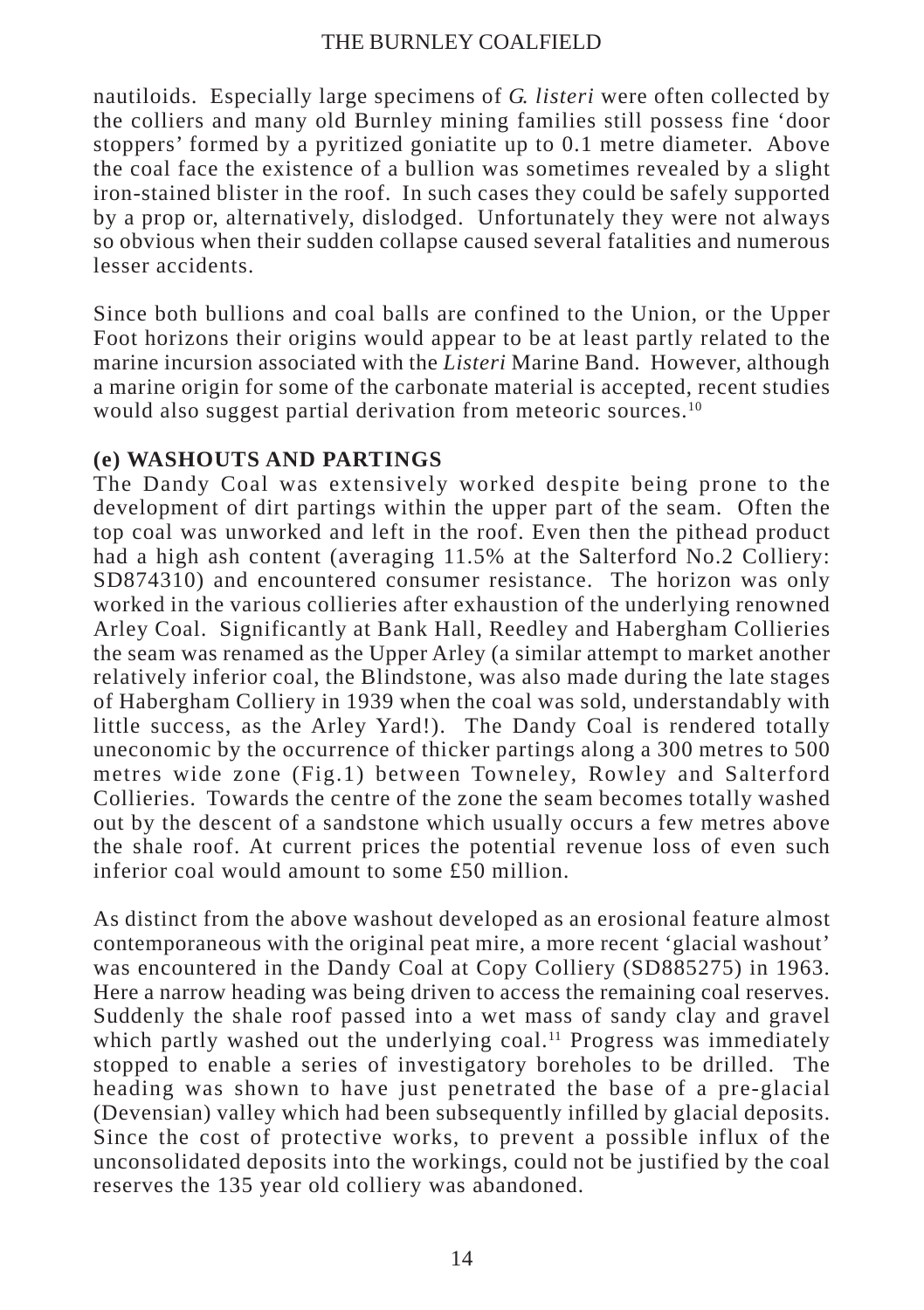The most extensive washout, resulting in the loss of over seven million tons of King Coal, affected a broad front up to two kilometres wide between Bank Hall and Reedley, and Hapton Valley and Habergham Collieries Fig.1. The feature trends east north east, parallel to the main washout in the Dandy Coal and also to the long axis of the coalfield basin. It coincides with the major development of the Tim Bobbin Rock, a cross-stratified, fine-grained sandstone, which rapidly thickens towards the washout. Thus at the Bee Hole Colliery (SD851325) it was only 10 metres thick whilst a mile northwards, on the edge of the washout at Bank Hall Colliery the sandstone had thickened to 31 metres and at Clifton Colliery, where the coal was absent, the sandstone exceeded 40 metres.<sup>5</sup>

Excepting the Arley, Union and Lower Mountain Coals, 'dirt' partings, often composed of carbonaceous mudstone, 'fireclay' mudstone and, less commonly, siltstone, are of frequent occurrence in all the worked seams. Although usually less than a few centimetres they sometimes comprise over 20% of the worked seam thickness. Even then, as in the King workings at Bank Hall and Towneley Collieries, the seam was still profitably exploited. The King Coal parting is clearly related to and contemporaneous with the washout affecting the seam. It noticeably thickens from c.0.1 metre of carbonaceous mudstone over most of the coalfield to 0.6 metre of siltstone at the actual washout. Another parting, the 'blindstone' in the seam of that name is especially interesting in its particularly siliceous nature. Occurring consistently towards the top of the seam, it appears as a dark brown, 0.05 metre thick, hard, coaly siltstone. The band, identified as a quartzlagen by Hoehne, is predominantly composed of granular and acicular quartz sometimes interlaminated with bright coal.<sup>12</sup> Other occurrences occur towards the roof of the Union Coal at the former Old Meadows Colliery (SD883243) and at Cornholme (SD897250). Fortunately they are rarely encountered since their highly siliceous natures are conducive to incendive sparking, with explosive potential in gassy workings, when cut by machine mining. Although appearing, at least in part, to have formed by the in situ precipitation of quartz their precise origins are uncertain.13

'Dirt', in mining parlance equates with 'spoil heaps', often incorrectly termed 'slag heaps'. Whilst the largest have been totally restored, so that the former tip complex associated with Bank Hall Colliery now forms part of the attractive Rowley Amenity Area (SD860331) a visual reminder of the immense volumes of spoil generated by former mining still remains at Causeway End (SD848311). Here one of the smallest of the Towneley Colliery tips, despite some attempt at afforestation, is still a most prominent feature above Todmorden Road. As in other industrial areas the occasional tip was used to advantage by the local football spectator. In this respect that of the former Bee Hole Colliery (SD850325) was, until it was only recently replaced by a magnificent stand, patronised by some of the more vociferous supporters of the Burnley Football Club at Turf Moor. Here the 'Bee Hole End' was the local equivalent of Liverpool F.C's more famous 'kop'. Whilst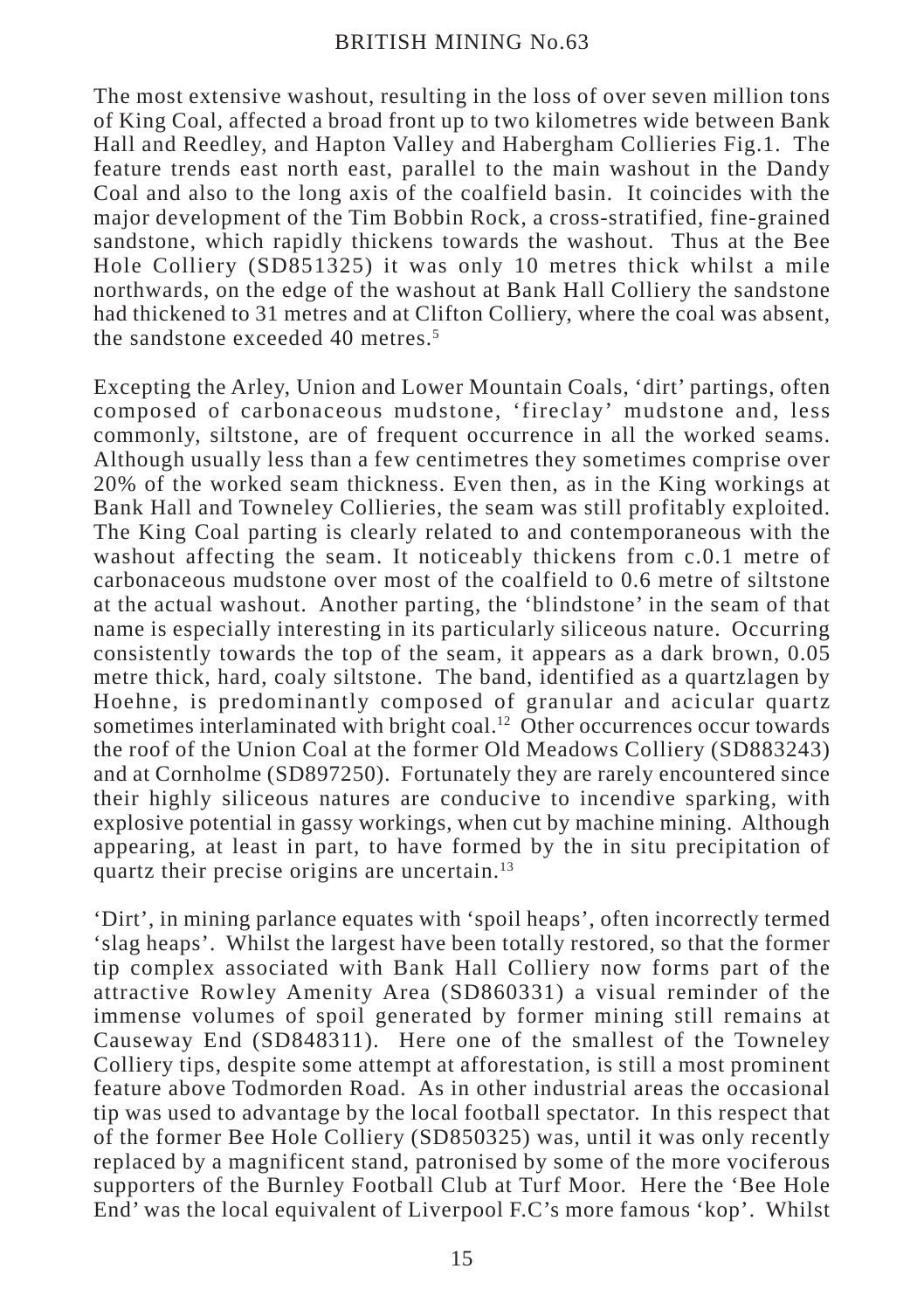considerable quantities of spoil originated from the interseam strata, 'ripped out' during access road and interseam tunnelling, the largest amounts were derived from the coal preparation plants where the '*run of mine coal*' was washed and screened prior to marketing. Since many collieries worked the Union Coal with its associated pyritic marine roof strata some of the tips, additionally containing some residual small and impure coal, were most liable to spontaneous combustion. Their sulphurous reek was a constant reminder that whilst their surfaces often appeared to be solid the tips were sometimes incandescent a few metres below ground level. Indeed a particularly tragic accident occurred in the early 1950s when two children were playing on the Rowley tip when the congealed crust collapsed.

## **HYDROLOGICAL CONSTRAINTS**

Apart from Bank Hall Colliery, where at over 500 metres depth the Union Coal workings were both dry and dusty, most of the workings in that and overlying seams were comparatively shallow and consequently prone to considerable makes of water. So much so that the writer vividly remembers visiting Deerplay Colliery a few weeks before closure in 1968 when the Union Coal was being worked up to the Deerplay Fault. The water feeders pouring out from the heavily fractured ground at a depth of 160 metres were so strong that yellow oilskins were worn so that the scene bore a greater resemblance to nocturnal deep sea fishing rather than a coal face.

It is not surprising that even in mediaeval times reference was frequently made to difficulties in soughing and draining the shallow workings along the hillside outcrops of the Arley and Union Coals. Such mines were worked by a series of shallow shafts, seldom over 40 metres depth, behind the outcrop and drained from a sough or 'water loose' along or below the outcrop. Many of the early mining leases emphasised the right to drive soughs from some distance from the actual workings. In such cases, when the seam dipped into the hillside, a greater area of coal could be dewatered than from a tunnel only driven from the actual outcrop. Often, despite such drainage works, mining was a "*highly seasonable activity being confined to Summer and Autumn*" when the water table was low.14 Even so many such early ventures were abandoned due to flooding. Their water yields increased exponentially with the progression of the workings and development of roof fractures tapping shallow aquifers or, sometimes, the actual land surface. Frequently as the workings progressed from the outcrop the stratal dip ultimately carried the seam to a level below that of the sough outlet. Thus at Carry Heys, Colne (SD c.898394) Lawrence Towneley in the early 17th century was forced to abandon his mine in the Union Coal because "*the current of water could not be drawn off the coal in regard to the coal bed dibbed* (sic) *into the hills, notwithstanding all their best efforts to dry the same*".15 Even 300 years later the proprietors of the proposed Calder Colliery were forced to abandon shaft sinking for several years after artesian conditions were encountered in the Old Lawrence Rock (sandstone) in 1903. The shaft flooded and was only completed to the Union Coal in 1907.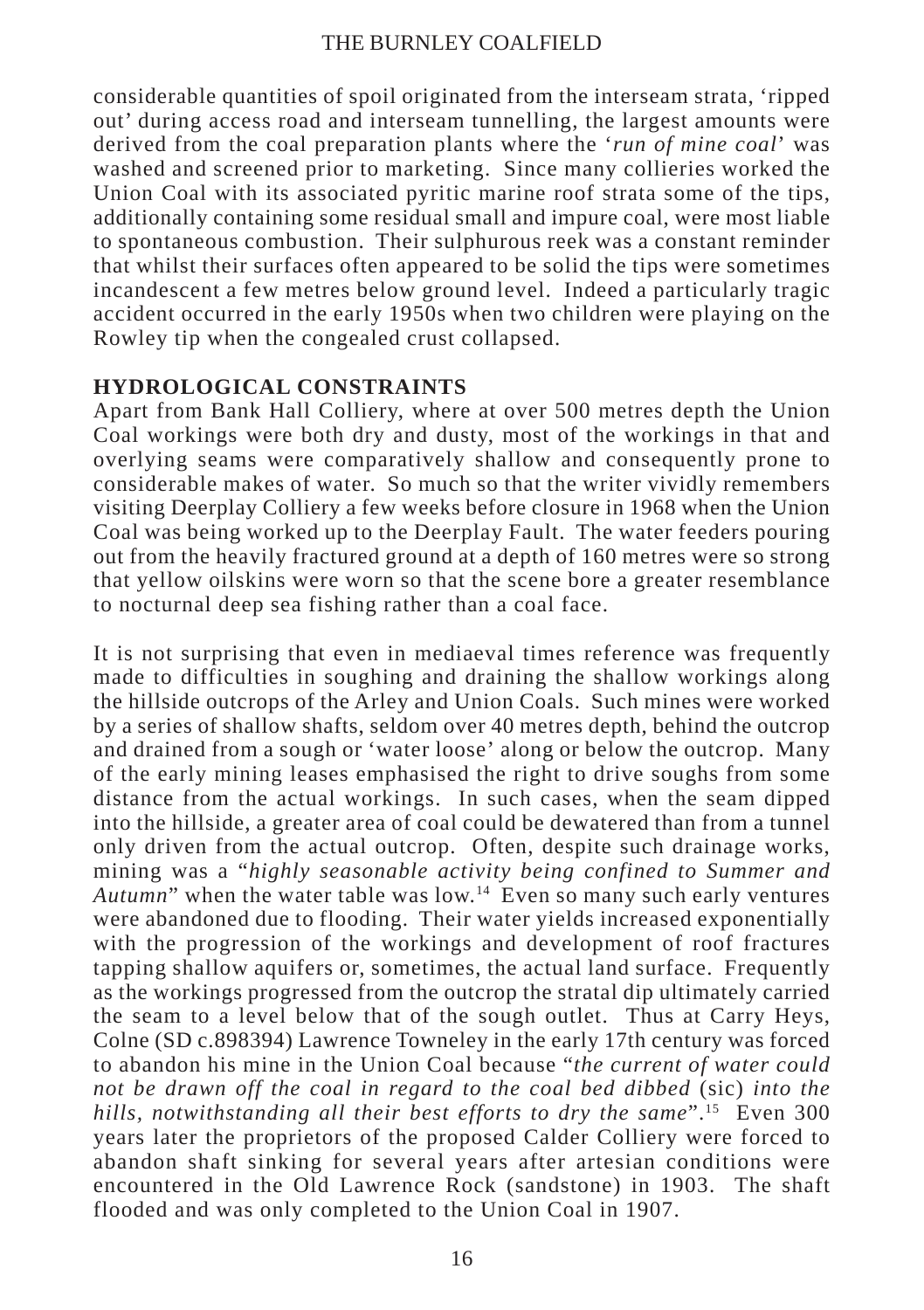As a result of the shallow natures of the higher seams, the occurrence of numerous sandstone aquifers and the considerable degree of faulting, the water tonnage pumped and drained from the Burnley workings considerably exceeded that of coal. In the late 1950s at Huncoat Colliery the pumps were sometimes lifting over seven million gallons a week (31,250 tons) from the Upper Mountain workings at 200 metres depth when the weekly coal production varied from 3500 to 5500 tons. Similarly in 1892 at Clifton Colliery a pumping rate of around four million gallons/week (c.18,000 tons) was recorded from the Arley workings at 280 metres depth when the weekly coal production was only 2000 tons. It was sometimes even necessary to continue pumping after abandonment where the former workings were either interconnected with a working colliery or only separated by a barrier of unworked coal which, as the water level rose, would be insufficient to withstand the increasing hydraulic head. Towneley Colliery, which ceased production in 1948, continued as a pumping pit until 1968 to safeguard the deeper workings at Bank Hall which became abandoned in 1971. The latter colliery was similarly protected by continuous pumping until 1969 at Clifton Colliery where mining had ceased 14 years previously.

## **STRUCTURAL EFFECTS**

The north western and eastern edges of the coalfield are characterised by narrow zones, up to 1.5 km wide, of steep strata with dips sometimes exceeding 1 in 3 (18°). The Arley and underlying seams are most affected. Consequently, although some mediaeval bell pitting took place, such 'Rearing Mines' were hardly exploited until the flatter, more easily mined, areas became worked out.16 Accordingly it was not until the 1950s that the Arley Coal, cropping out north of Padiham, became worked from several small drift mines at Fir Trees (SD806361) and Fence (SD818365). Elsewhere seam gradients seldom exceed 1 in 6 (9 $^{\circ}$ ) and are less than 1 in 10 (5 $^{\circ}$ ) in the central parts of the basin.

Most of the coal reserves were extracted before the mid-1950s so that hand getting, when the coal was chiefly worked by an air pick and shovel, prevailed. Nevertheless such a simple system, although limiting the OMS as compared with that attained by mechanised mining, was particularly suitable for some of the local conditions where the seams were affected by minor faulting and overlain by variable roof strata. However to satisfy the increasing energy demands of the immediate post-war years the collieries were considerably reorganised and more sophisticated mechanised mining methods were introduced. Whilst production improved, as at Bank Hall Colliery, when between 1954 and 1959 production increased from 183,687 ton (OMS: 19.1 cwt/970.3 kg) to 292,569 tons (OMS: 26.7cwt/1356.4 kg), some former reserves in lightly faulted ground were abandoned as unworkable.

From the early 19th century many of the large north westerly trending faults formed natural limits to the individual colliery takes. Thus the Ightenhill Fault (downthrow c.200 metres west) was the boundary between Habergham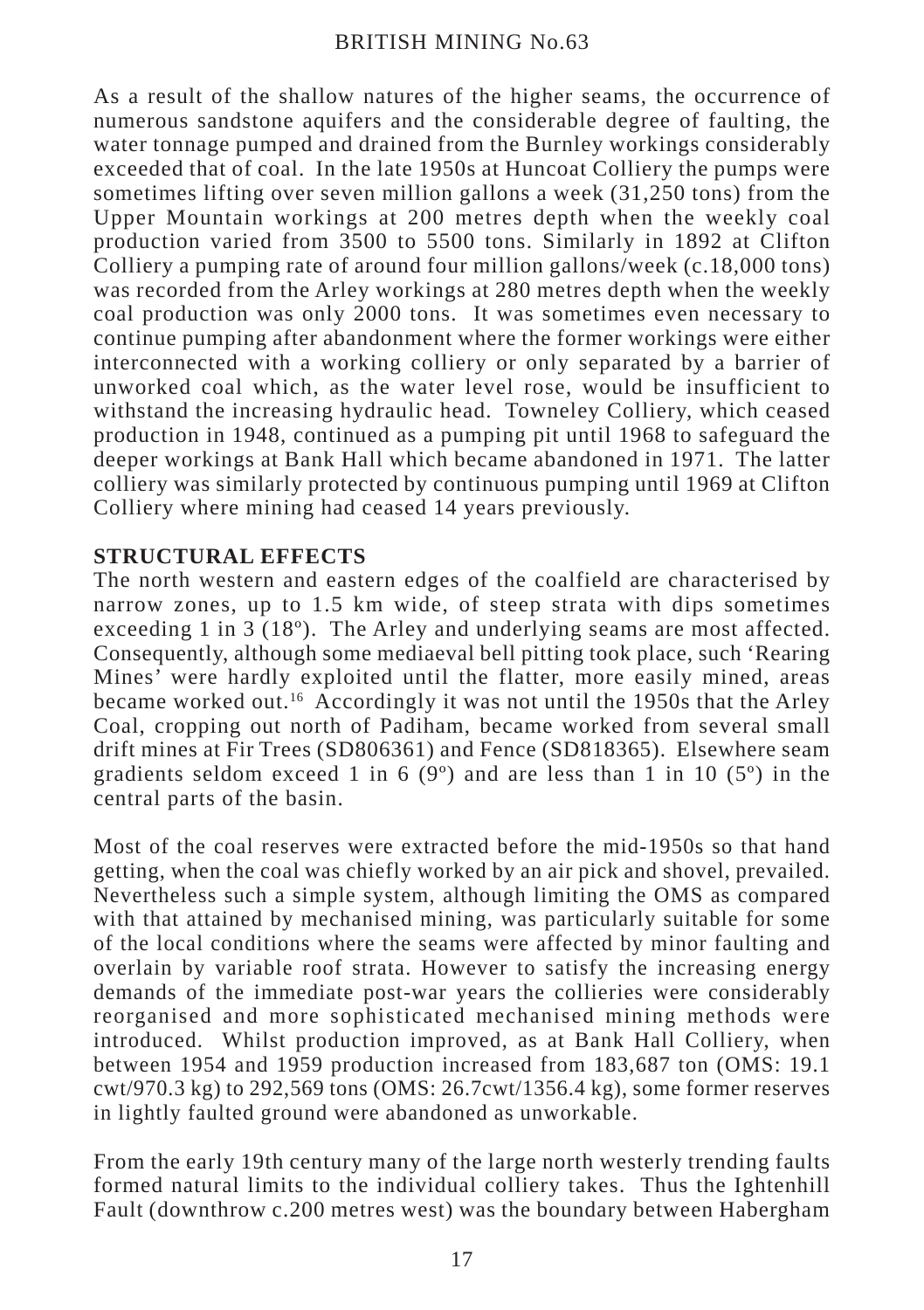and Clifton Collieries, the Seventy Yard/Huncoat Fault (c.82 metres east) limited the workings of Huncoat Colliery from those of Moorfield Colliery in the Accrington Coalfield, and the Bank Hall Colliery workings terminated northwards against the Worsthorne Fault. From the '*barren ground effect*' the faulting resulted in a considerable reduction of the available reserves. At Hapton Valley Colliery the effect of the Deerplay Fault (downthrow c.160m east) reduced the Union Coal reserves (Fig.3) by approximately 1,500,000 tons which at current (October 1998) pithead prices would sell at c.£36,000,000. Similarly, from consideration of the Mine Abandonment Plans, the Fulledge Fault (c.100m west), reduced the reserves of the much higher grade Arley Coal by over 500,000 tons (c.£25,000,000) between Bank Hall, Reedley and Clifton Collieries (Fig.4) whilst the Brownside Fault (30 metres west) caused the loss of  $300,000$  tons (c.£15,000,000) of the Arley at Bank Hall and Rowley Collieries.



**Fig.3.** Horizontal section along the Surface Drift inclined from Hapton Valley Colliery to access Union and Upper Mountain reserves east of the Deerplay Fault. Due to faulting the coal was absent across a 450 metre wide zone of 'barren ground'.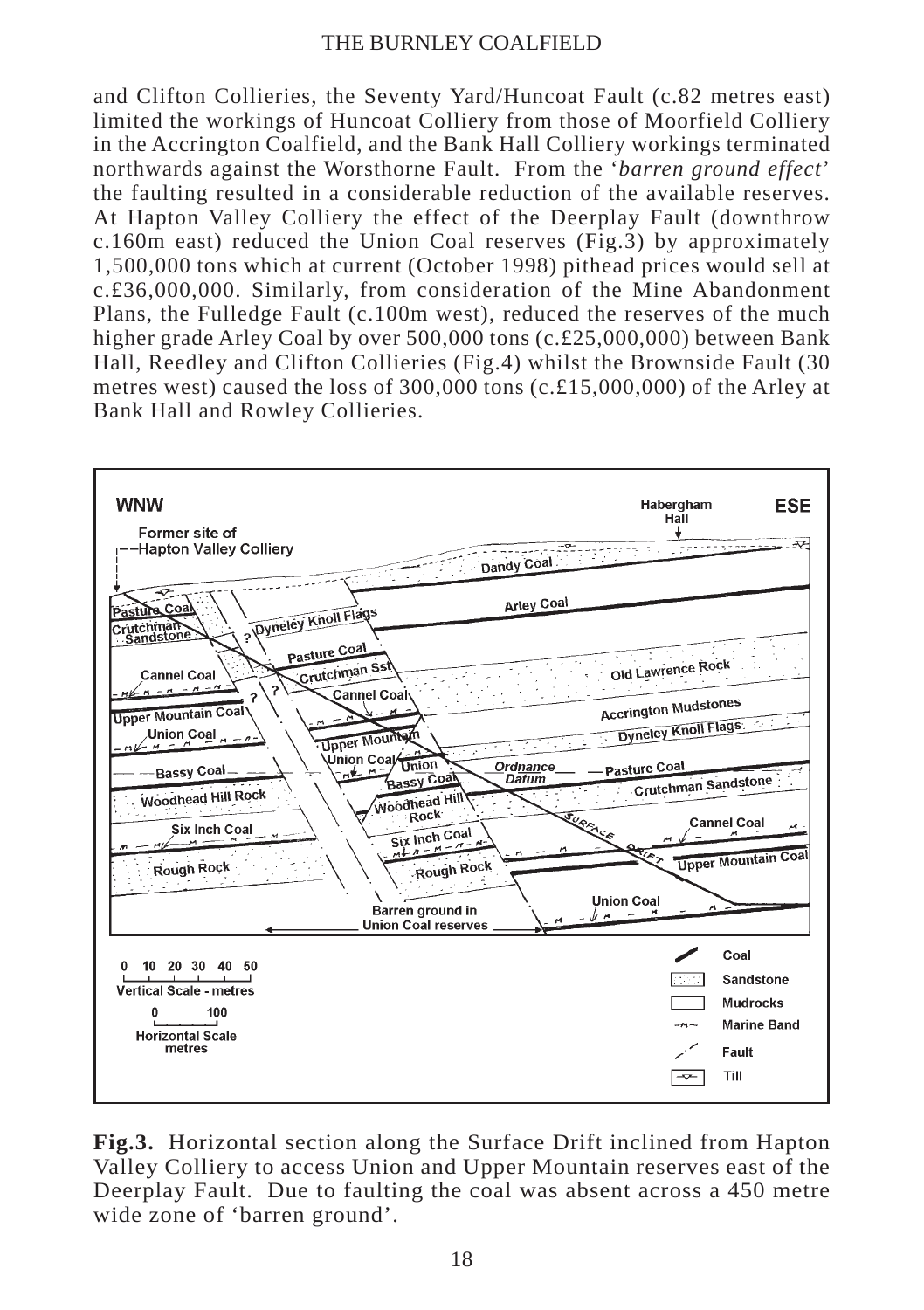

**Fig.4.** Barren ground associated with the Fulledge and Brownside Faults encountered in the Arley Coal workings of Clifton, Bank Hall and Reedley Collieries.

Conversely the juxtaposition of different seams by faulting lessened the necessity for the driving of long, capital consuming, cross-measure tunnels through the interseam strata. The Cliviger Valley Fault (here c.365 metres east) was, in 1871, encountered close to the Towneley Colliery shafts (Fig.5) so that the Union and Upper Mountain Coals were worked west of the fault and the Arley and higher coals to the east. The much deeper Union Coal on the downthrow side was subsequently accessed in 1957 via the Towneley Tunnel from Bank Hall Colliery. Unfortunately at Rowley Colliery the Brownside Fault, when encountered at 61 metres to 86 metres depth, caused difficult shaft sinking conditions. The crush effects of the highly fractured strata in the fault zone were always noticeable as a distinct buckle in the shaft used for pumping and man riding. Such a distinct kink thereabouts resulted in a notoriously uncomfortable ride.

## **RANK, GAS AND DUST**

The basinal nature of the coalfield, combined with a former burial depth below at least some 3000 metres of once overlying strata, resulted in the formation of high rank coals. The Lower Mountain, Upper Mountain and Arley Coals are especially noteworthy for their prime coking natures. However although such properties considerably enhanced their value,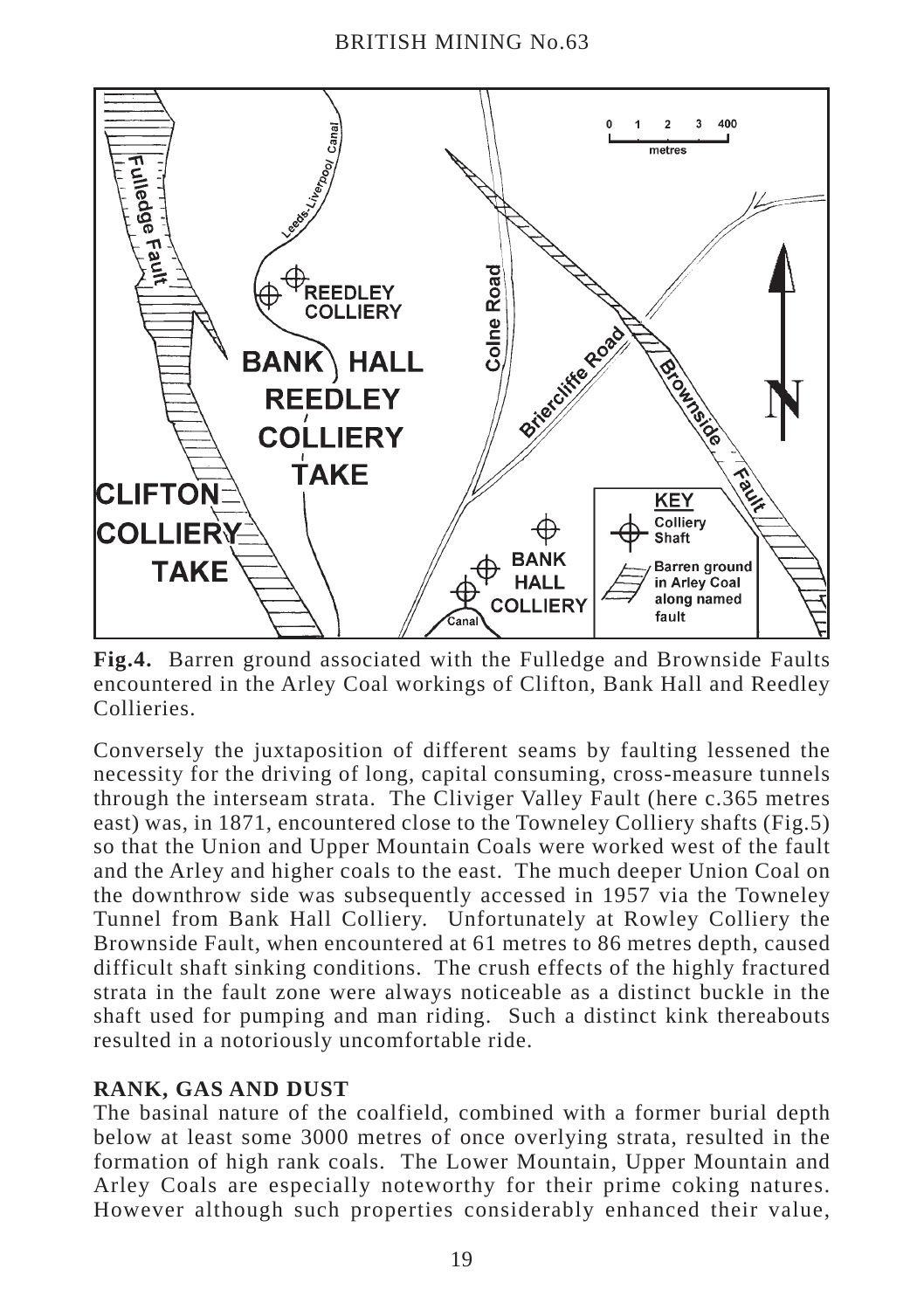

**Fig.5.** Alice Shaft section, Towneley Colliery, illustrating coal seams accessed by cross-measure drivages across faulted ground.

primarily as sources of metallurgical coke, they are also associated with particularly high 'gassy' conditions in the deeper collieries. Indeed very high firedamp (consisting of 80-95% methane) yields were frequently recorded, although that of 113 m<sup>3</sup>/ton in the Union workings of Bank Hall Colliery can only be regarded as highly exceptional and short lived.<sup>17</sup> The explosive potential of the normal yields could only, initially, be suitably combated by the use of powerful ventilation fans which were then concomitant with very high air velocities circulating around the mine workings. Unfortunately a corollary associated with such efficient ventilation was the accompanying dispersion of dangerous amounts of airborne respirable dust. Accordingly whilst the explosive dangers became reduced Burnley was, sadly, notorious for the prevalence of pneumoconiosis amongst the older mine workers.

Since the late 1950s, in addition to ventilation, methane generation was controlled by draining the gas from the surrounding strata before it could escape into the workings. The technique involves a continuous programme of angled boreholes drilled close to the coal face and piping the gas directly to the surface. It was not surprising that in 1957 Bank Hall, together with Point of Ayr in North Wales (a similarly gassy mine), became the first collieries to commercially operate large scale methane drainage plants. In view of the high methane emissions credit must be given to the skills and cares of the past colliery managers in that Burnley, unlike other coalfields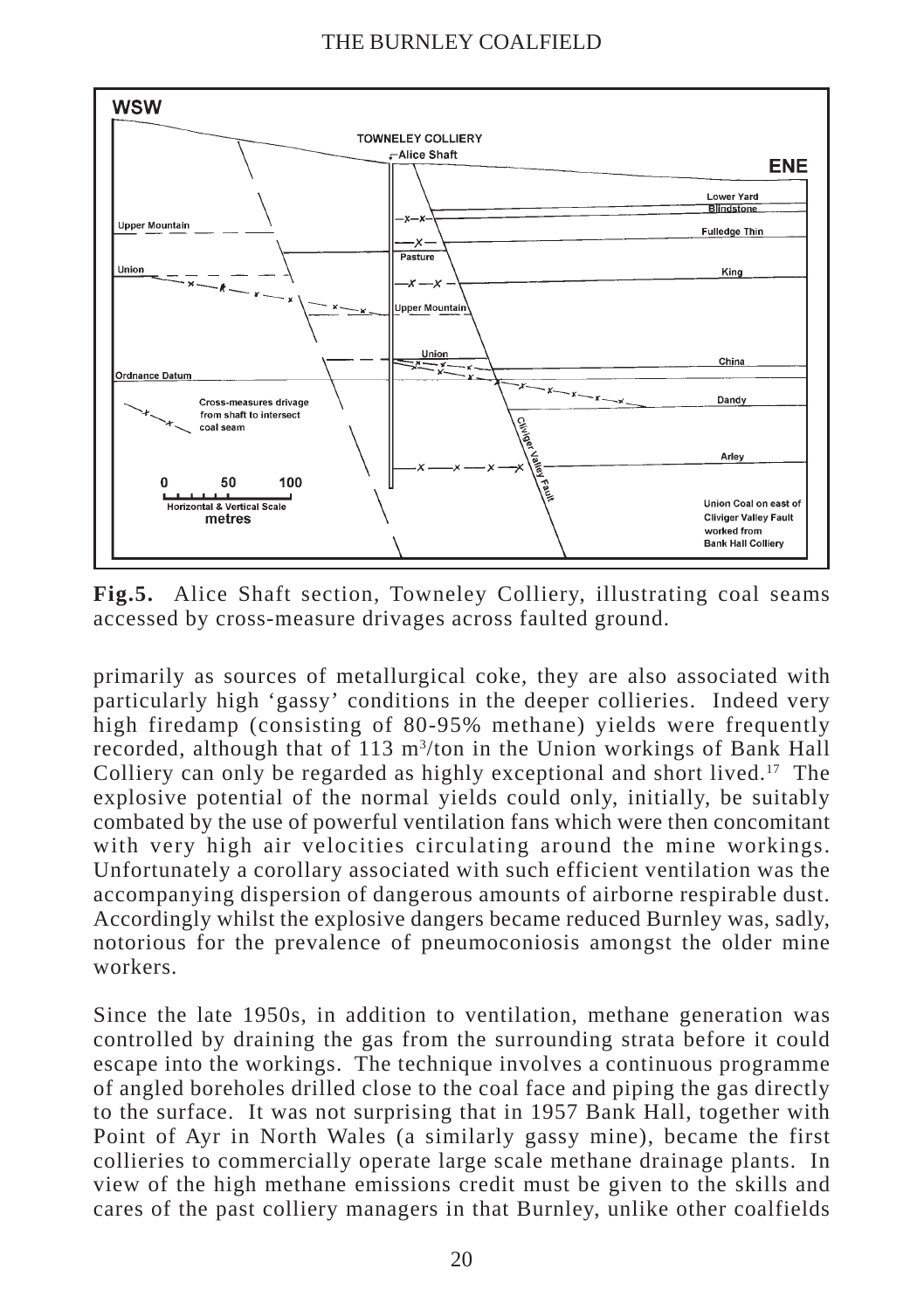remained free from any major underground explosion until 1962.18 Then, at Hapton Valley Colliery, 19 men were killed and 13 others were seriously injured in a methane explosion in the Union Coal workings.

## **LEAD MINING**

About 1626 galena was discovered upon the northern slopes of Deerplay Moor above the Cliviger Gorge at Thieveley (SD873278). Only limited amounts of ore occurred sporadically along the westerly trending Thieveley Lead Mine Fault.19 Even during the main period of mining, from 1629 to 1635, less than 150 tons of galena were raised. Such a paucity being a partial reflection of the insoluble natures of the coal measure wall rocks which would inhibit the development of any replacement ores. Again the presence of thick shale sequences would favour the formation of clayey gouge along the fault walls so that open fissuring, suitable for any subsequent mineralisation, would be unlikely. Significantly, in 1631, Thomas Braye, a mining consultant from Eyam, Derbyshire, pessimistically reported t h a t this "*mine att Clevager is contrarie to our mines in our cuntry, for itt lies in the greetstone, and our mines all are in the limestone, and mingled with cauke* [baryte] *and keavell* [calcite] *as wee call itt, which makes our oare worke better than this will doe of ittselfe, for this lieth in a black shale and is very pure*".20 Mine drainage, as in the contemporary coal mines was both difficult and expensive, particularly since the Rough Rock, the coarse-grained 35 metres thick uppermost Namurian sandstone, would form the footwall of the lowest workings. This well jointed sandstone would most likely be saturated at such depths and would, after the stripping of the fault gouge, give rise to strong water feeders. Drainage problems were further exacerbated due to the drainage sough being incorrectly sited so that the workings were only intersected at c.25m depth although they extended to c.60 metres. Consequently despite the sough having been described as being "*wrought verie artificially and substancially*", significant expenses were still incurred in pumping the greater bulk of the mine's water 'make'.

The venture was continuously beset by adverse events, labour relations were bad, the miners were being harangued to strike and were themselves described as being "*worse than devils*", "*too cunninge for Serpentes*" and a "*generation of dangerous condicioned people to deale with*". Local water supplies became '*spoyled*' by the mine water discharge and the smelt mill at Calderhead (SD878280) figured in an early account of smoke pollution when it was claimed that the "*noysomenes of the smooke . . . . . . . . . destroy the grouth of all herbes and seedes sowen in a garden neere adjoyninge to the same house, and also destroyeth and taketh awaie the colour and vertue bothe of grasse and corne*".

"*This bewitchinge or deludeinge myne*" was abandoned in 1635 when the commission of local gentry, working it for Charles I, Duke of Lancaster, finally admitted defeat in a report which might still be of salutary relevance today: "*Wee observe it to bee such a bewitchinge hope that yt would draw*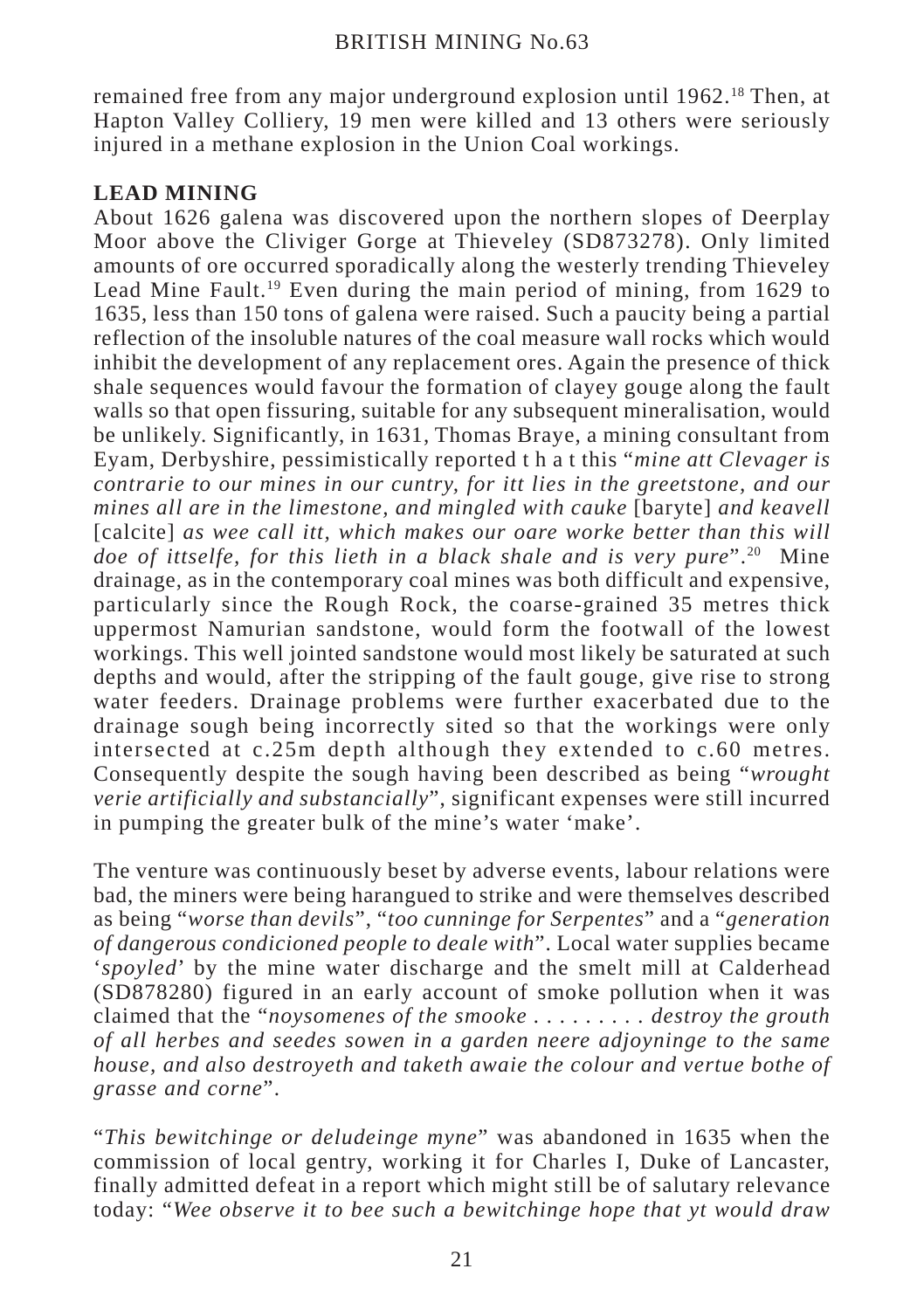*men of the best Judgementes that way on to desperat experimentes and many tymes great losses, and as wee heare even in Derbyshire, the least dangerous place for faleinge, many men may, of the best Mynors themselves, have suncke and myned theire estates by followinge hopes and probabilities of this nature, for in any of them there is noe certainty further than the pointe of the picke, as in other as base as cole some of us have lost much more than all this*".20 However, the warning went unheeded, for in 1755 the mines were reopened by the Clitheroe Mining Company, followed by the Mine Adventurers' Company, and were finally abandoned in 1766 after the unsuccessful venture lost the, then, large sum, of  $£1653<sup>21</sup>$ 

## **THE LEGACY**

Most seams are worked out, the only notable remaining reserves being the environmentally unfriendly, sulphur rich, Union Coal east of the Worsthorne Fault so that any significant future mining developments are unlikely. Indeed only a few men are employed working a remnant of the Union Coal in the last remaining and only recently reopened mine at Hill Top (SD888255). The sites of the larger mines are restored although upon the surrounding moorland tangible evidence remains as collapsed adits, small spoil heaps, occasional water looses, more ancient bell pits and the fine Cornish engine house in Fox Clough, Colne (SD893393).<sup>22</sup>

Ever present and potential hazards exist in the form of shallow workings and concealed shafts. For whilst there are numerous references to former mining activities, including historical accounts, leases, deeds, court records and estate plans, their precise locations and depths are often uncertain. Thus whilst the earliest documentation, in 1296, refers to 10 shillings (50p) and 3 pence (lp) of *carbonibus marinus* (sea coal) being respectively mined at Trawden and Cliviger, it can only be inferred that the mines were along the outcrops of the Union Coal at Beardshaw Beck (SD903388) and Arley Coal at Riddle Scout (SD892277).23 Whilst it is known that the villagers of Marsden in 1525 were fined 12d (5 p) "*for keeping coalpits open on the Kings highway, to the great danger of the people*" the locations of such shafts cannot be identified other than somewhere close to the Arley Coal outcrop along Nelson Road (SD867361).24 Similarly in 1552 the "*pits in the Kings Highway on the Ridge*", whilst clearly sunk to the Blindstone (Low Bottom) Coal, could occur anywhere within half a mile along Ridge Road, Burnley (SD855330). Significantly it was thereabouts, during opencast mining in 1949, that over 50% of the anticipated coal tonnage was lost due to "*old works*". The locations and horizons of all abandoned coal workings and shafts are however accurately recorded since 1872 when it became a Statutory Obligation to deposit the plans with the Mining Record Office.25

Unfortunately, due to, the synclinal nature of the coalfield, the rich sequence of the Burnley Four Foot and overlying coals is largely coincident with the older Victorian urban area which, during the last 25 years, has been extensively redeveloped. Since reserves of these shallow coals were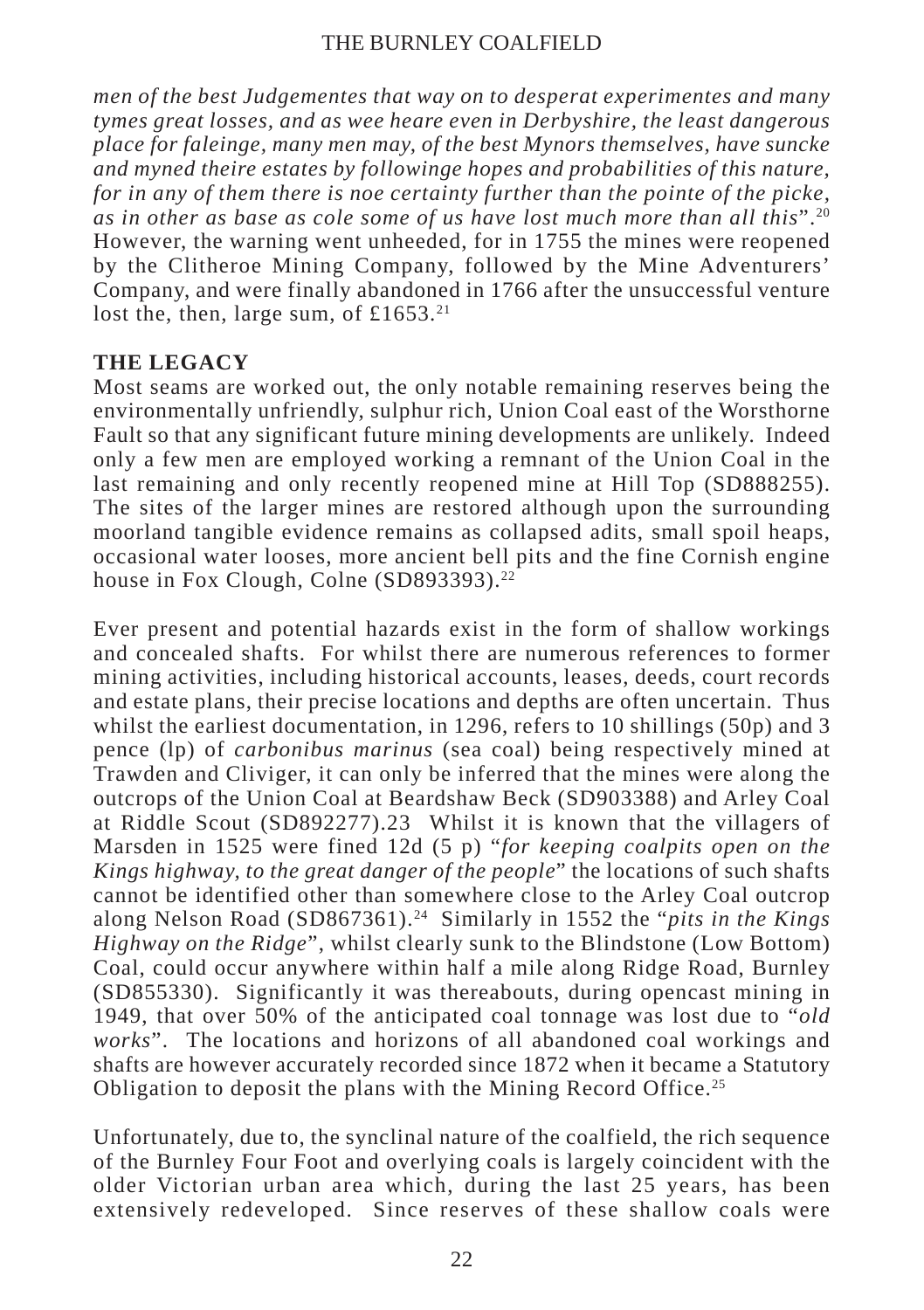exhausted well before the 1872 Act mining records are scarce and, even if available, often unreliable. Therefore most redevelopments require a preliminary mining investigation often accompanied by a lengthy drilling programme. Should any shallow workings be found, and dependent upon their sub-surface depths, relationship to rockhead (the drift/solid interface) and working heights (not always coincident with the seam thickness), remedial measures involving grout injection or reinforced foundations may be necessary. The additional costs of such works can act as a deterrent to investment so that several brownfield sites still await development.

Again since the majority of the former shafts were sunk to the shallow pre-1872 workings, and although some are shown upon the First Editions of the 1/10560 Ordnance (from 1848) and Geological (from 1869) Sheets, their precise locations are often uncertain. Indeed some are unknown until either found during the early (hopefully) stages of site development or, fortunately rarely, by their sudden collapse. At least 640 shafts and drift entrances are recorded although only 200 occur within the urban areas. Those situated upon the flanks of the basin in the rural districts are most easily found since they are usually rendered conspicuous by an associated mound of spoil or, alternatively, by a distinct hollow. Conversely those in the older parts of the towns cannot always be readily located. Their positions may be obscured beneath layers of associated colliery spoil originally used to both level the site and backfill the shaft. Invariably such shafts require treatment prior to any building works upon or adjacent to their positions. When abandoned they were either inadequately backfilled or even merely capped with stone slabs at the best or timber baulks at the worst.

Perhaps the most obvious mining legacy is that of Acid Mine Drainage (AMD) characterised by vivid orange, ochreous discharges from most water looses on the surrounding hillsides. Drainage from the sulphur-rich, pyritic Union Coal workings is particularly troublesome in that a precipitate of ferric hydroxide blankets the stream bed thereby killing most of the aquatic life. Several polluting discharges as at Nant Bridge, Cornholme (SD906270) into the aptly named Redwater Clough, and Fox Clough at Colne (SD895389), still flow over 100 years after mining ceased. A most dramatic example occurs at the confluence of Black Clough with the River Calder near Cliviger (SD874284). The Calder is clear upstream, but is immediately stained orange for over 200 metres downstream. Heavy staining and iron precipitation can be followed for almost a mile upstream along Black Clough to the discharge of the Deerplay Water Loose (SD866278). Remedial work in progress should eliminate the pollution. A borehole at Whams (SD876255) will intersect the mine waters at a low point in the former Deerplay Colliery workings. The polluted water will be pumped into a treatment plant at Bacup so that the Black Clough discharge will cease.

It would appear that, apart from a limited amount of sandstone quarrying, there is little chance of any further mineral exploitation. Nevertheless it might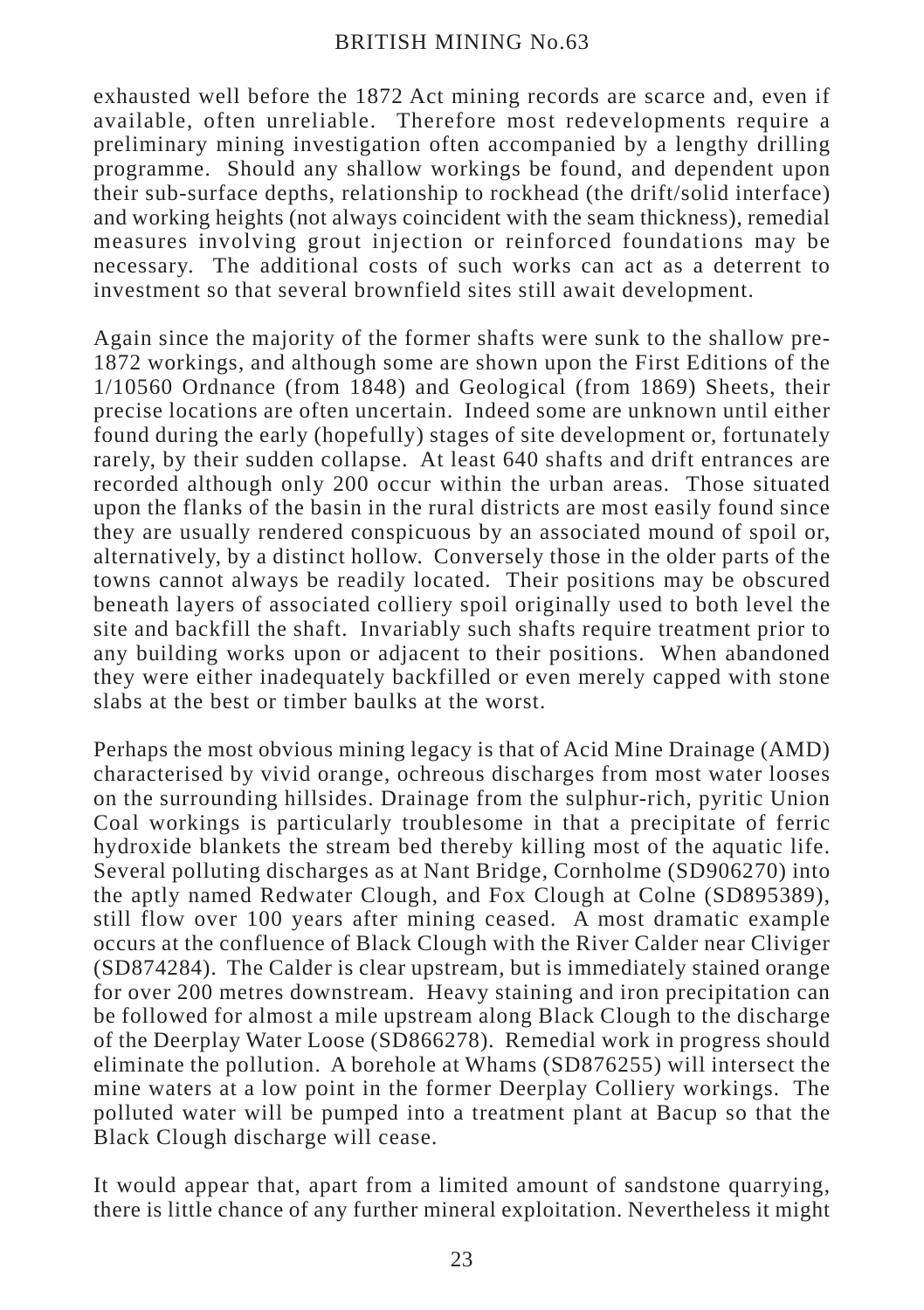be apposite to conclude with some, howbeit slight, optimism concerning the coalbed methane (CBM) potential of the coalfield. For whilst the coal sequences below the Pasture, together with those above and including the Arley, were described as having a "*low coalbed methane potential*" the accompanying codicil "*unless gas content is high*" cannot at this stage be ignored.26 Although any CBM prospect can only be small many of the deeper mine workings were exceptionally gassy. Accordingly and despite the possibility of some early Permian degasification, the CBM prospects are worthy of further consideration. In this respect any potential targets would include the Mountain Coals east of the Worsthorne Fault.

#### **REFERENCES**

1. Most Lancashire coal seams, irrespective of their being or having been worked, are usually termed: Mine. To avoid any confusion in this paper they are termed: Coal.

2. Children's Employment Commission. First Report of Commissioners for enquiring into employment and condition of children in mines and manufacturies, with Reports and Evidence of Sub-Commissioners. Parliamentary Papers, (1842). [380] xv.1, [381] xvi. 1, [382] xvii. 1.

3. Broadhurst, F.M., Simpson, I.M. & Williamson, I.A. "Seam splitting" *Mining Magazine*, Vol.119 (1968), pp.455-463.

4. Broadhurst, F.M. & Simpson, I.M. "Syntectonic sedimentation, rigs, and fault reactivation in the Coal Measures of Britain" *Journal of Geology*, Vol.91 (1983), pp.330-337.

5. Earp, J., Magraw, D., Poole, E.G., Land, D.H. & Whiteman, A.J. *Geology of the Country around Clitheroe and Nelson* (HMSO, Mem. Geol. Surv. G.B., Sheet 68, 1961).

6. Kingston, A.H. *Plan concerned with inundations and influxes* (Lancashire Record Office, 1861, Plan No DDKs/27/7/80).

7. In 1945 limited quantities of pyrite were collected from the coal treatment plant at Bank Hall Colliery for the wartime production of sulphuric acid

8. Rose, J. *Marie Stopes and the Sexual Revolution* (London: Faber & Faber, 1992).

9. Weir, A.L. & Tattersall, W.H. "Power loading problems in the presence of ironstone balls" *Colliery Guardian*, Vol.214 (1967), pp.413-419 & 447-450.

10. Scott, A.C. & Rex, G. "The formation and significance of Carboniferous coal balls" *Philosophical Transactions of the Royal Society of London*, B311 (1985), pp.123-137.

11. Williamson, I.A. *Coal Mining Geology* (London: Oxford University Press, 1967)

12. Hoehne, K. "Zur Neubilding von Quartz und Kaolinit in Kohlenflozen" *Chemie der Erde*, Vol.18 (1956), pp.235-250.

13. Rippon, J.H. "The Clowne Seam, Marine Band, and overlying sediments in the Coal Measures (Westphalian B) of north Derbyshire" *Proceedings of the Yorkshire Geological Society*, Vol.45 (1984), pp.27-43.

14. Swain, J.T. *Industry before the Industrial Revolution, north-east Lancashire, c.1500- 1640* (Chetham Society, 3rd Series, Vol.32, 1986).

15. Public Record Office. Duchy of Lancaster Records. DL4/76/19m4.

16. Lovat, E. *A geological section in Lancashire from the south-east boundary adjoining Yorkshire across the Ulverston Sands to the north-west boundary adjoining Cumberland* (London: Phillips, 1836).

17. Anon North Western Coalfields: Regional Survey Report (HMSO, Ministry of Fuel and Power, 1945).

18. In the adjacent Accrington coalfield, at Moorfield Colliery, 68 miners died in a gas explosion in November 1883. Here a methane outburst occurred from the roof of the Lower Mountain Coal. The worst colliery disaster in Lancashire was that at the Pretoria Pit, near Bolton, in December 1910 when a similar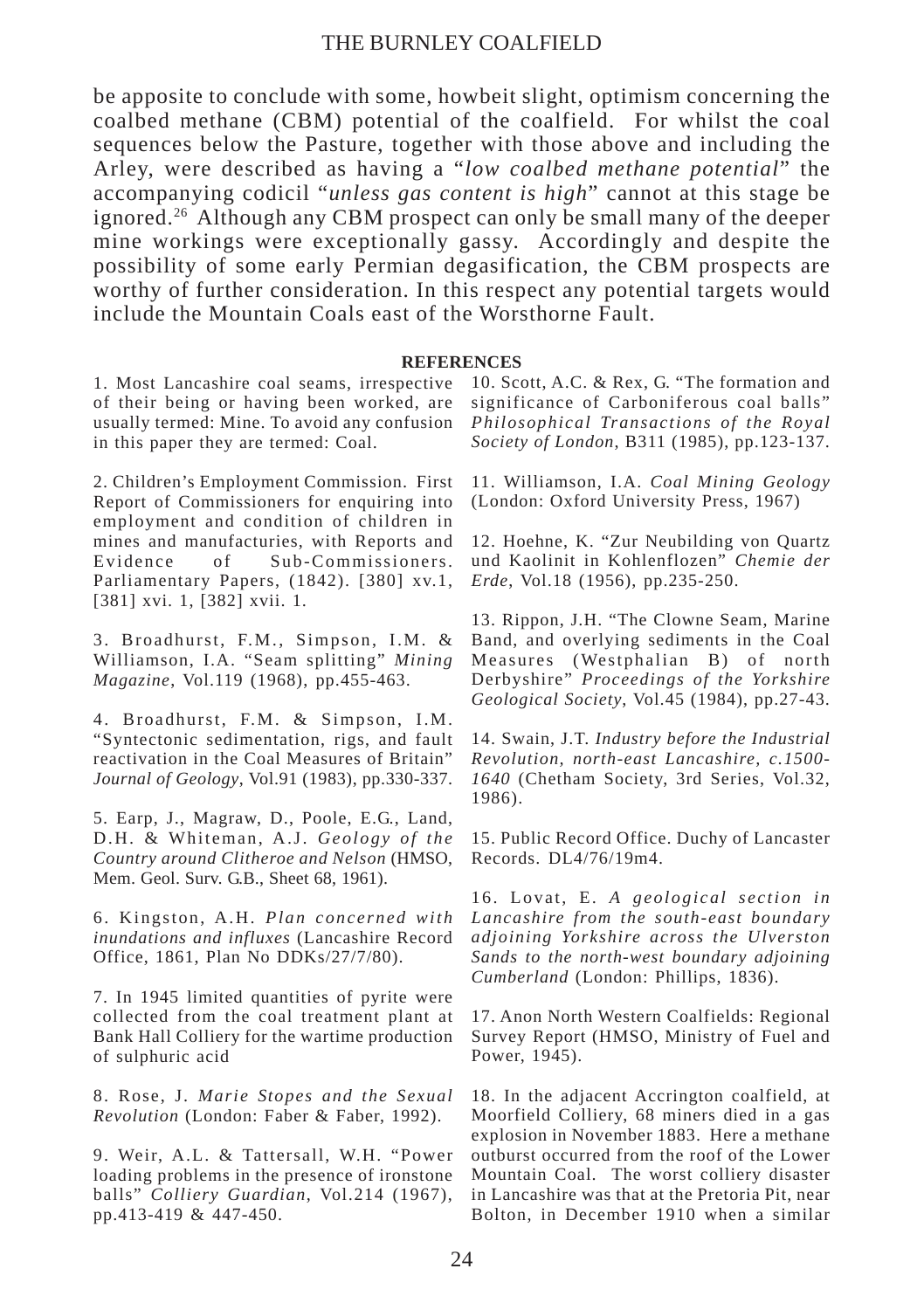methane outburst ignited and culminated in a 1995" *Proceedings of the Geologists'* massive explosion of coal dust with the loss *Association*, Vol.107 (1996), pp.143-145. of 344 men and boys.

19. Williamson, I.A. "Field meeting in the Cliviger Gorge, near Burnley, Lancashire: Lancashire Group, June 25th 1994" Proceedings of the Geologists' Association, Vol.106 (1995), pp.309-312.

20. France, R.S. *The Thieveley Lead Mines* (Lancashire and Cheshire Record Society, Vol.102, 1951).

21. Kerr, J. "On lead mining in the districts of Stansfield, Holmes Chapel, Rossendale & Great Hambledon, N.W. Yorkshire and N.E. Lancashire" *Transactions of the Manchester Geological Society*, Vol.13 (1875), pp.344-360.

22. Williamson, I.A. & Clarkson, R. "Field 26. Glover, B.W., Holloway, S. & Young, S.R. Meeting in the Pendle Coalfield, northeast *UK Coalbed Methane Resources* (British Lancashire: Lancashire Group, June 17th

23. Lyons, P.E. (ed.) "Two 'compoti' of the Lancashire and Cheshire manors of Henry de Lacy, Earl of Lincoln, XXIV and XXXIII Edward I", Chetham Society, Old Series, Vol.112 (1884).

24. Farrer, W. (ed.) *The court rolls of the Honor of Clitheroe in the county of Lancaster, Vol.2* (London: Ballantine, 1912).

25. The Coal Authority, Stanhope Bretby, Burton-on -Trent, Staffs., are now responsible, on behalf of the Health and Safety Executive, for the custody of all Abandonment Plans. These are available, for examination by interested persons.

Geological Survey, Technical Report, 1993).

#### **APPENDIX**

#### **COAL SEAM NOMENCLATURE: BURNLEY AREA**

First recorded use, within Burnley area, indicated by date with author reference when known. (Where usage is very restricted the actual locality is stated).

#### **Principal name Synonyms**

|                | $\sim$ $\mu$ and $\sim$ $\mu$ and $\sim$                    |
|----------------|-------------------------------------------------------------|
| (Diggle, 1848) |                                                             |
| (Hull, 1875)   |                                                             |
| (Hull, 1861)   |                                                             |
| (Hull, 1861)   | Palace House Thin Bed (Earp, 1961)<br>Vicarage (Hull, 1875) |
| (Hull, 1875)   | Burridge (Anon, 1892)                                       |
| (Wild, 1864)   |                                                             |
| (Wild, 1864)   |                                                             |
| (Earp. 1961)   |                                                             |
| (Hull, 1861)   | Old Yard Bed (Wild, 1864)                                   |
| (Hull, 1861)   | Five Feet (Hull, 1861)                                      |
| (Earp, 1964)   | Arley Yard (Habergham Colliery<br>Ab. Plan 12613, 1939)     |
|                | Blindstone (Wild, 1864)                                     |
|                | Low Bottom (Wild, 1864)                                     |
|                | California (Ightenhill, Wild, 1864)                         |
|                | Four Feet (at Padiham, Hull, 1875)                          |
|                | Whittlefield (at Whittlefield, Earp, 1961)                  |
|                | Toe Rag (at Habergham, Earp, 1961)                          |
|                |                                                             |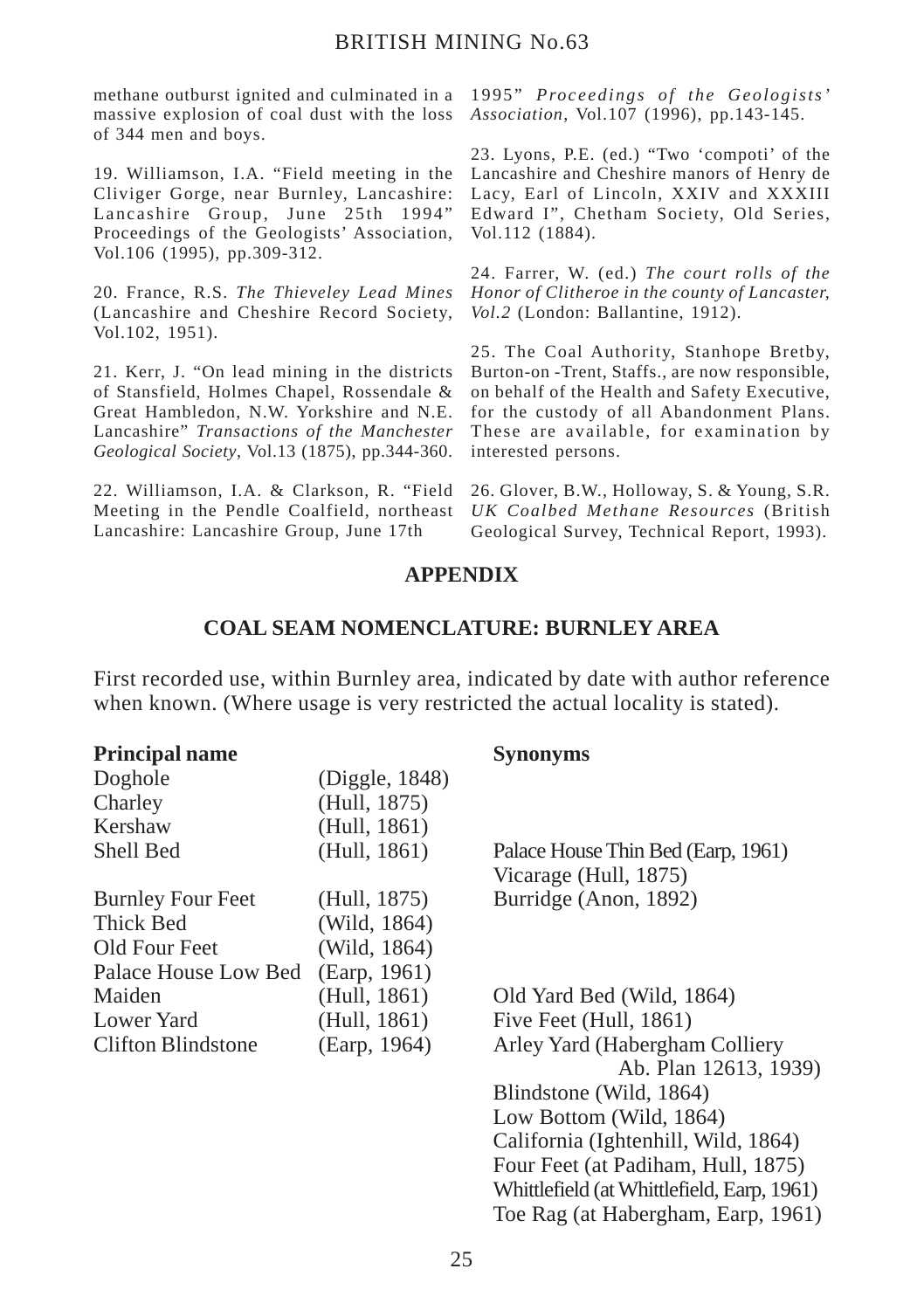| <b>Inferior Cannel</b><br>Padiham Thick | (Earp, 1961)<br>(Earp, 1964)         | Cannel (Wild, 1864)<br>Eleven Feet Coal (Hull, 1875)<br>Olive (Ab. Plan NW1146 c.1840)                                                                                |
|-----------------------------------------|--------------------------------------|-----------------------------------------------------------------------------------------------------------------------------------------------------------------------|
| Fulledge Thin                           | (Hull, 1875)                         | California (at Ightenhill, Wild, 1864)<br>Habergham Blindstone (Earp, 1964)<br>Thin Bed (Wild, 1864)<br>Yard at Gawthorpe (Hull, 1875) and<br>Towneley (Pickup, 1871) |
| King                                    | (Ab. Plan 7, 1873) Bing (Hull, 1875) | Bottom or 200 Yard Bed<br>(Fulledge, Dickinson, 1864)<br>Great Mine (Hull, 1861)<br>Six Feet (Gawthorpe, Hull, 1875)                                                  |
| Lady                                    | (Wright, 1927)                       | Slaty (Wild, 1864)                                                                                                                                                    |
| China                                   | (Hull, 1861)                         | Habergham China or                                                                                                                                                    |
|                                         |                                      | Cliviger Two Feet (Wild, 1864)                                                                                                                                        |
| Crackers                                | (Pickup, 1871)                       | Crackler Bed (Dickinson, 1864)                                                                                                                                        |
| Dandy                                   | (Hull, 1861)                         | Cally (at Cliviger, Hull, 1864)                                                                                                                                       |
|                                         |                                      | California (Ab. Plan 2656, 1891)                                                                                                                                      |
|                                         |                                      | Upper Arley (Bank Hall Colliery                                                                                                                                       |
|                                         |                                      | Ab. Plan 11646, 1935)                                                                                                                                                 |
| Arley                                   | (Hull, 1861)                         | Cliviger Four Feet or                                                                                                                                                 |
|                                         |                                      | Marsden Four Feet (Hull, 1864)                                                                                                                                        |
|                                         |                                      | Habergham Mine (Binney, 1860)                                                                                                                                         |
|                                         |                                      | Bradgethey Coal (Lovat, 1836)                                                                                                                                         |
|                                         |                                      | Fulledge Main (Hull, 1861)                                                                                                                                            |
| Pasture                                 | (Wild, 1892)                         | Horse Pasture (Dickinson, 1864)                                                                                                                                       |
|                                         |                                      | Black Clay Coal (Hull, 1875)                                                                                                                                          |
| Cemetery                                | (Wright, 1927)                       |                                                                                                                                                                       |
| Cannel                                  | (Dickinson, $1864$ )                 | Foot Coal (Hull, 1875)                                                                                                                                                |
|                                         |                                      | Wheatley (Ab Plan 12086/1, 1927)                                                                                                                                      |
| <b>Upper Mountain</b>                   | (Hull, 1875)                         | Forty Yards (Hull, 1875),                                                                                                                                             |
|                                         |                                      | Spa Clough Top Bed (Wild, 1864)                                                                                                                                       |
|                                         |                                      | Doctor (Lovat, 1836)                                                                                                                                                  |
|                                         |                                      | Towneley Black Bed (Dickinson, 1864)                                                                                                                                  |
|                                         |                                      | Thin (Cliviger, Ab Plan 11106, 1933)                                                                                                                                  |
|                                         |                                      | Half Yard (Hull, 1875)                                                                                                                                                |
| Inch Mine                               | (Wright, 1927)                       |                                                                                                                                                                       |
| <b>Union Mine</b>                       | (Wright, 1927) <sup>†</sup>          | Also called Bullion, Lower Mountain                                                                                                                                   |
|                                         |                                      | (including synonyms), see below.                                                                                                                                      |
| <b>Upper Foot</b>                       | (Dickinson, 1864)                    | Bullion (Binney, 1860)                                                                                                                                                |
| Lower Mountain                          | (Hull, 1875)                         | Gannister (Binney, 1841)                                                                                                                                              |
|                                         |                                      | Rabbit (Hall, 1836)                                                                                                                                                   |
|                                         |                                      | Mountain (Hall, 1836)                                                                                                                                                 |
|                                         |                                      | Rearing (Whitaker, 1806)                                                                                                                                              |
|                                         |                                      | Peacock (Deerplay, Anon, 1931)                                                                                                                                        |
| Lower Foot                              | (Hull, 1875)                         |                                                                                                                                                                       |
| Bassy                                   | (Wright, 1927)                       | Salts (Binney, 1860)                                                                                                                                                  |
| Six Inch                                | (Wright, 1927)                       |                                                                                                                                                                       |

† The Union Coal is formed by the coalescence of the Upper Foot and the underlying Lower Mountain Coal